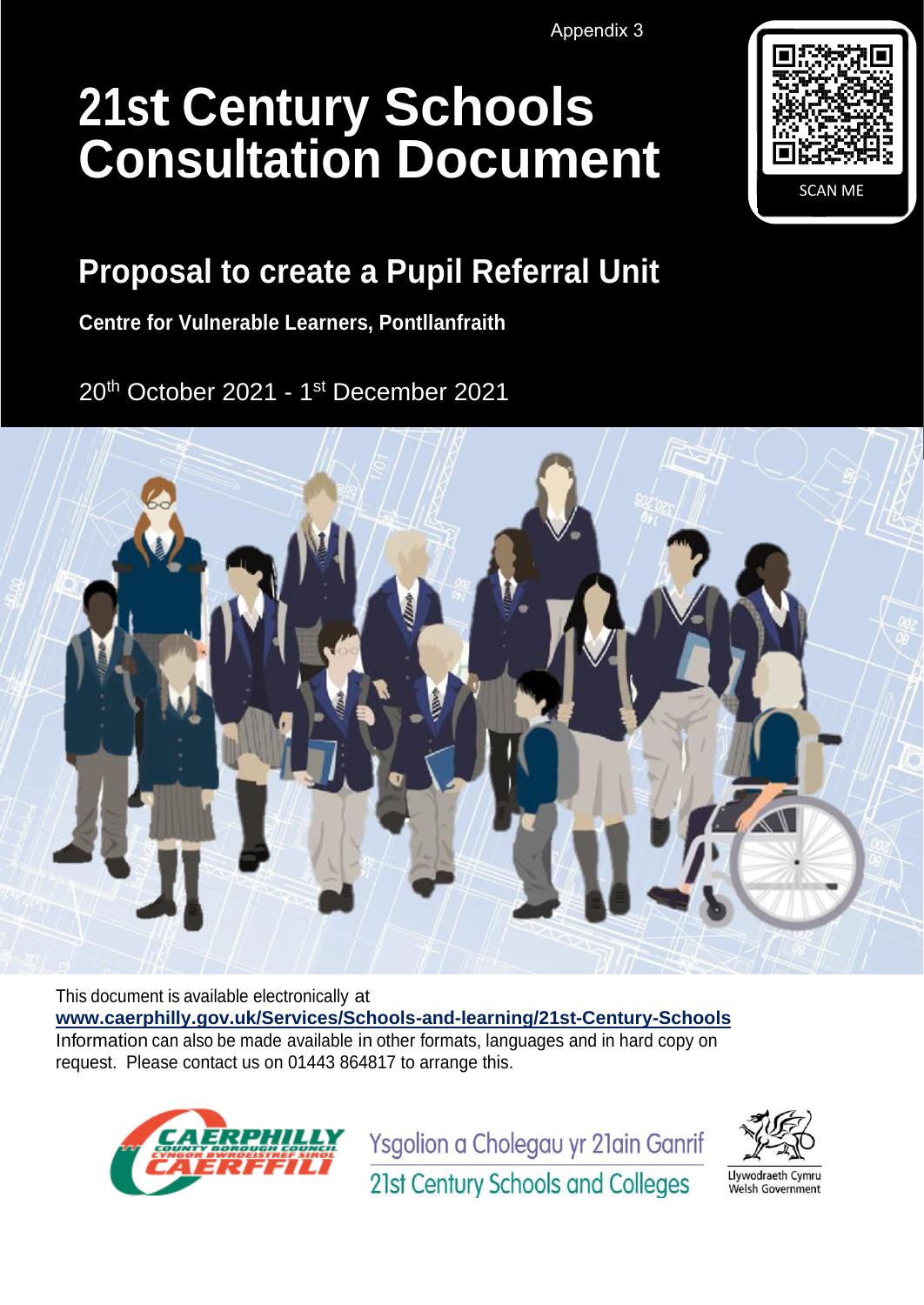| <b>TABLE OF CONTENTS</b>                                                                             |         |
|------------------------------------------------------------------------------------------------------|---------|
| <b>Introduction</b>                                                                                  |         |
| $\triangleright$ What is this booklet about?                                                         | Page 3  |
| $\triangleright$ What is the 21 <sup>st</sup> Century Schools and Colleges Programme?                | Page 3  |
| $\triangleright$ What are we proposing to do?                                                        | Page 4  |
|                                                                                                      |         |
| <b>Consultation Process</b>                                                                          |         |
| $\triangleright$ Who are we consulting with?                                                         | Page 5  |
| $\triangleright$ How can you find out more?                                                          | Page 6  |
| $\triangleright$ Views of children on the proposal                                                   | Page 6  |
| Why are we proposing these changes?                                                                  |         |
| $\triangleright$ Background Information                                                              | Page 7  |
| $\triangleright$ Planning of school places                                                           | Page 8  |
| > Condition and Suitability of school buildings                                                      | Page 9  |
| $\triangleright$ Illustrative Master Plan                                                            | Page 10 |
|                                                                                                      |         |
| How would other schools be affected?                                                                 |         |
| $\triangleright$ Projected Demand                                                                    | Page 11 |
| $\triangleright$ Catchment Area Arrangements                                                         | Page 12 |
| > Impact on Other Schools                                                                            | Page 13 |
| $\triangleright$ Disruption to pupils                                                                | Page 13 |
| $\triangleright$ Secondary Provision                                                                 | Page 13 |
|                                                                                                      |         |
|                                                                                                      |         |
| What will be the impact of the proposal?                                                             |         |
|                                                                                                      | Page 13 |
| $\triangleright$ Education Standards, Quality and Leadership                                         | Page 14 |
| $\triangleright$ Governance Arrangements and School Categorisation<br>$\triangleright$ Staff Matters |         |
| $\triangleright$ Financial Matters                                                                   | Page 14 |
| Impact on Welsh Language Provision<br>➤                                                              | Page 15 |
| $\triangleright$ Learner Travel Arrangements                                                         | Page 15 |
| <b>Equalities</b><br>➤                                                                               | Page 16 |
| Specialist Facilities / Additional Learning Needs<br>$\blacktriangleright$                           | Page 16 |
| $\triangleright$ Community Impact and Community Benefit                                              | Page 17 |
|                                                                                                      | Page 18 |
|                                                                                                      |         |
| What are the Benefits of the proposal?                                                               |         |
| $\triangleright$ Benefits, Disbenefits, Risks                                                        | Page 19 |
| $\triangleright$ Options Framework                                                                   | Page 20 |
| > Preferred Option and Options that have been discounted                                             | Page 26 |
| <b>Next Steps</b>                                                                                    |         |
| $\triangleright$ Consultation Period and Key Dates                                                   | Page 26 |
| <b>Reporting and Decision Making</b><br>➤                                                            | Page 27 |
| Have your say<br>➤                                                                                   | Page 27 |
|                                                                                                      |         |
| <b>Supporting Information</b>                                                                        |         |
| $\triangleright$ Frequently Asked Questions                                                          | Page 28 |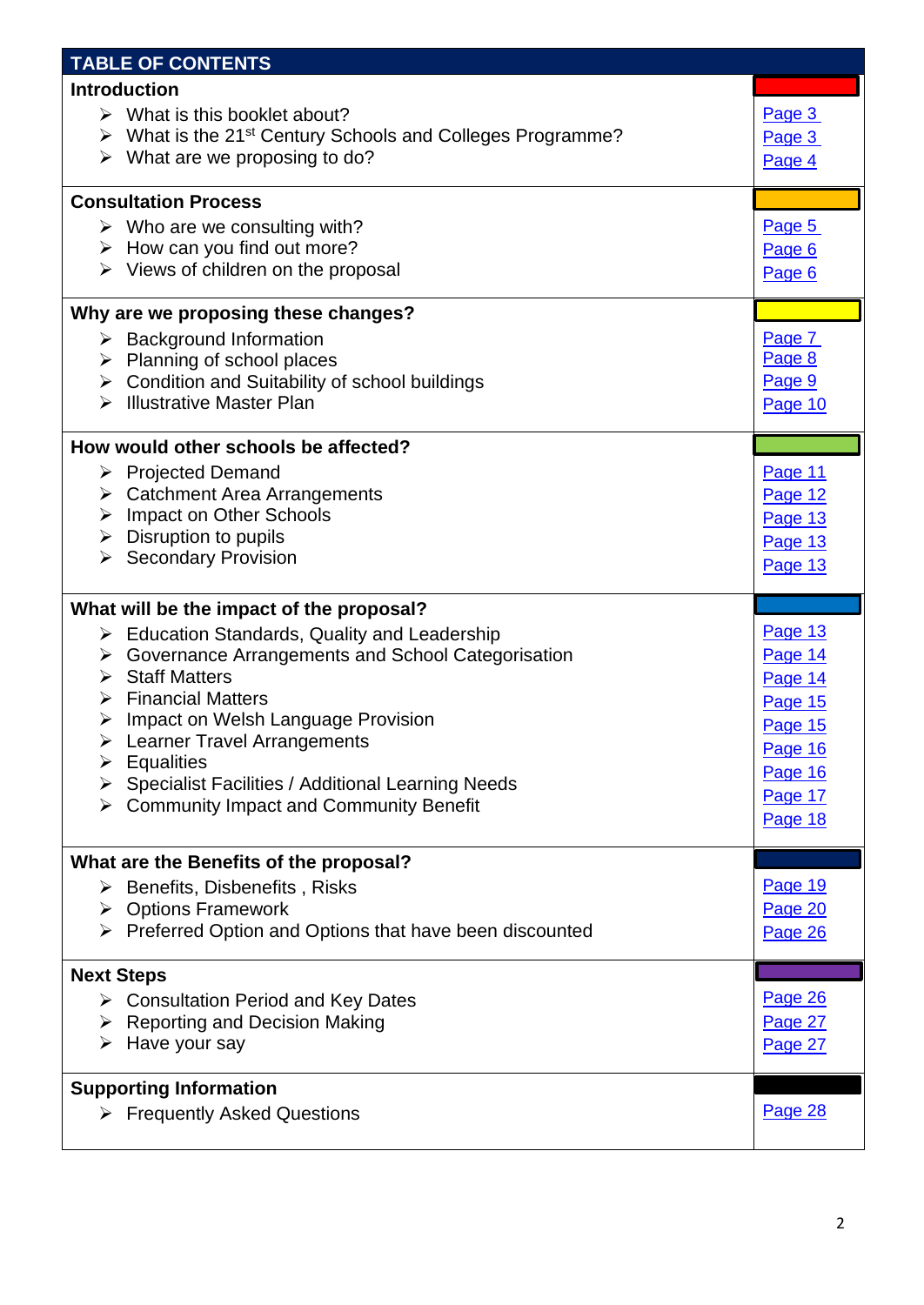**INTRODUCTION**

### <span id="page-2-0"></span>**What is this booklet about?**

Caerphilly County Borough Council (CCBC) has embarked upon an exciting but challenging journey of improvement and change.

Schools in Wales need to be in good condition and suitable for the delivery of education. In some cases, schools can be modernised, repaired, refurbished, extended, or partially rebuilt to meet the standards needed for contemporary teaching and learning. However, some existing schools are no longer in the right place and in such cases we might propose new schools or changes to existing schools.

We aspire to continue to raise school standards and improve the quality of the learning environment to create fit-for-purpose 21<sup>st</sup> century schools and give every child in Caerphilly the best possible start in life.

This booklet is for anyone who has an interest in education in Caerphilly and may be of particular interest to parents/guardians of children attending or likely to attend a pupil referral unit. It sets out the changes we are suggesting and the rationale, linked to this type of educational facility which is accessible by all pupils referred to the Education Other Than At School (EOTAS) programme.

The consultation process represents an opportunity for people to learn about the proposal, ask questions and make comments that will be recorded and summarised in a consultation report. This report will be published on the Council's website and will be considered when Cabinet decides on the way forward.

# <span id="page-2-1"></span>**What is the 21st Century Schools and Colleges Programme?**

The 21<sup>st</sup> Century Schools and Colleges programme is a major, long-term, strategic capital investment programme. It is jointly funded by the Welsh Government and local authorities and aims to create a generation of 21<sup>st</sup> century schools in Wales.

The first part of the programme (Band A) ran from 2014 to March 2019.

Caerphilly has benefited greatly from investments in the initial "Band A" 21<sup>st</sup> Century Schools programme with approximately £56.5 million invested in schools for both educational and community use.

Band A funding in Caerphilly was used to deliver :

|                             | <b>Project Name</b>                          | <b>Band A</b><br><b>Investment</b> |
|-----------------------------|----------------------------------------------|------------------------------------|
|                             | <b>Islwyn High School</b>                    | £22.6m                             |
|                             | Ysgol Gymraeg Cwm Rhymni, Y Gwyndy<br>Campus | £19.2m                             |
|                             | Idris Davies School 3-18                     | £8m                                |
|                             | Newbridge School extension                   | £2.6m                              |
| Image of Islwyn High School | <b>Blackwood Comprehensive improvements</b>  | £2m                                |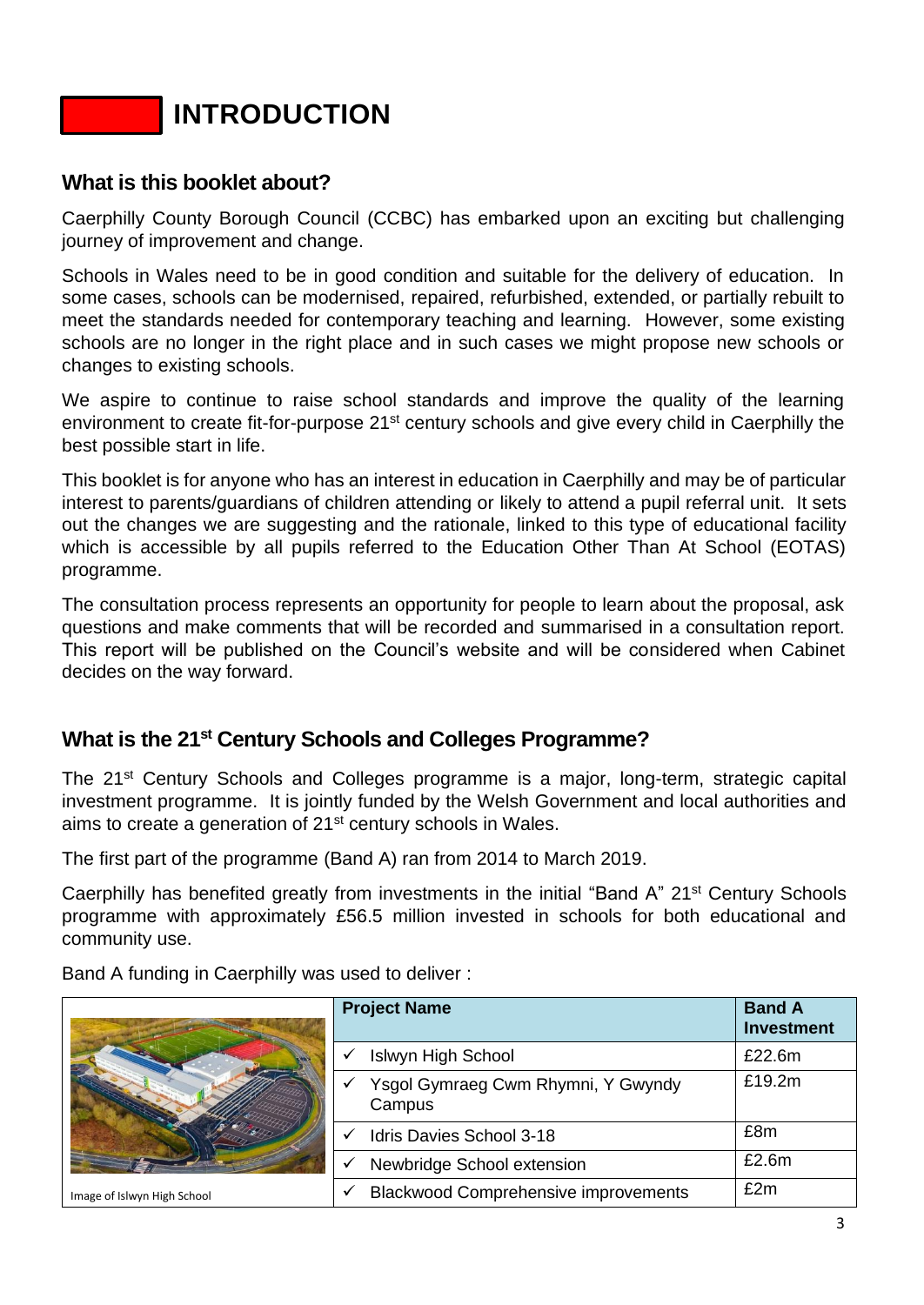| Blackwood Comprehensive 3G pitch          | £865k |
|-------------------------------------------|-------|
| <b>Trinity Fields School improvements</b> | £1.3m |

Educational transformation remains a vital outcome of our investment in Band B of the Programme. The second part of this funding (Band B) started in April 2019, with the priority areas being:

- Reduce the number of poor condition schools
- Ensure that we have the right size schools in the right location
- Provide enough places to deliver Welsh and English medium education
- Ensure the effective and efficient use of the educational estate

Caerphilly County Borough Council submitted a Strategic Outline Programme (SOP) and received Welsh government approval in principle for an identified investment of £78 million, subject to individual project consultation and approval. The SOP set the strategic vision for the Band B programme within the context of the priorities and wellbeing goals of the Council.

We identified a need to invest in improving our school buildings, meeting the demand for education in both Welsh and English, reducing surplus places and developing shared and colocated facilities. Our aspiration is to provide efficient and effective educational infrastructure that will meet current and future demand for places and for all facilities that receive investment committed to optimising the use of the infrastructure and resources, making assets available for community use.

#### <span id="page-3-0"></span>**What are we proposing to do?**

We are proposing to:

- o **Create a Pupil Referral Unit for vulnerable pupils on the former Pontllanfraith Comprehensive site (NP12 2DA) with an anticipated completion date of September 2023.**
- $\circ$  The proposed centre of excellence will support vulnerable learners from across Caerphilly at Key Stage 3/4, sitting at the center of the Council's Education Other Than At School (EOTAS) Strategy and the [Cwmpawd hub and spoke model](https://democracy.caerphilly.gov.uk/documents/s31849/Appendix%201%20EOTAS%20Strategy.pdf)
- $\circ$  The new facility will accommodate between 80 120 pupils and be equipped with high quality learning opportunities, indoor and outdoor sporting provision as well as access to first class support and will enable community use of the facilities outside of school hours

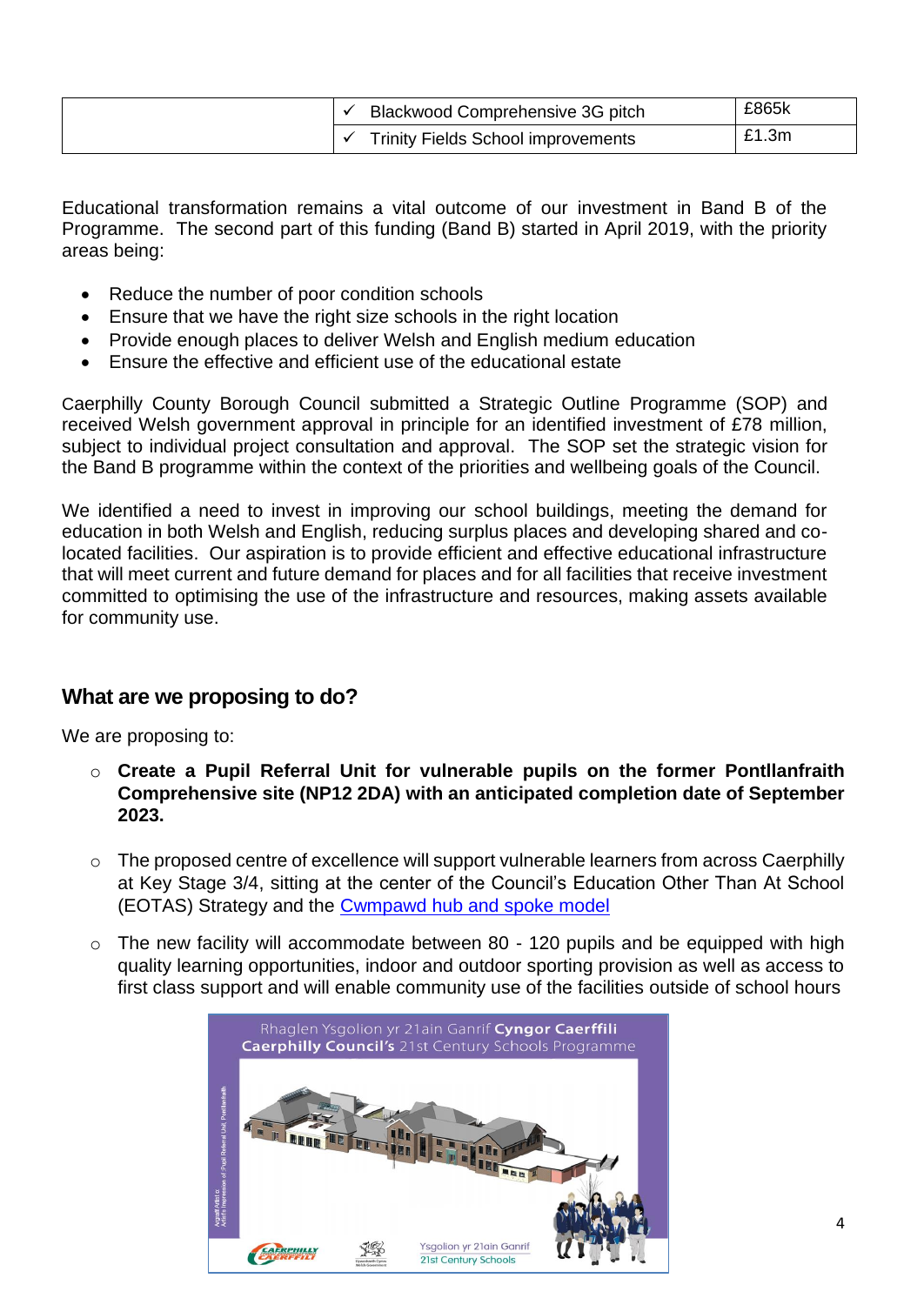# **CONSULTATION PROCESS**

### <span id="page-4-0"></span>**Who are we consulting with?**

Through [TeamCaerphilly -](https://www.caerphilly.gov.uk/tc-eng/) Better Together, the Council is committed to ensuring high quality, citizen focused services for the communities that comprise our county borough. In futureproofing public services, we recognise the need to ensure effective engagement which is central to our decision making - [Read more about our approach to Consultation and Engagement here](https://www.caerphilly.gov.uk/CaerphillyDocs/Consultations/Consultation-and-Engagement-Framework.aspx)

The School Standards and Organisation (Wales) Act 2013 requires that the Welsh Ministers issue a School Organisation Code. The Code imposes requirements in accordance with which relevant bodies including local authorities must act when bringing forward proposals in respect of maintained schools as defined at Section 98 of the 2013 Act. That is a school in Wales, which is a community, foundation or voluntary school, a community special school or a maintained nursery school.

Unlike other 21<sup>st</sup> Century Schools proposals which have been undertaken to date, this legislation does not apply to pupil referral units and as such the consultation process prescribed by the School Organisation Code 2018 does not apply in this instance

However, for the purposes of progressing this proposal and to enable transparent, balanced and open decision making, a consultation process will be undertaken and reflect the principles of the Council's Consultation and Engagement Framework 2020-2025. Utilising the "Spectrum of Engagement" approach, an appropriate level of engagement in informing and consulting stakeholders will be undertaken, mirroring the equivalent processes outlined in Section 3 of the School Organisation Code 2018 only.

| <b>Table 1: Consultee List</b>                                |                                                                              |
|---------------------------------------------------------------|------------------------------------------------------------------------------|
| Pupils and Pupil Councils*                                    | <b>Welsh Ministers</b>                                                       |
| Parents, prospective parents, guardians and<br>carers*        | Assembly Members and Members of<br>Parliament representing the area served * |
| Headteacher, Staff and Governing bodies*                      | <b>Local CCBC Members</b>                                                    |
| Directors of Education for Neighbouring<br><b>Authorities</b> | <b>Local Town and Community Councils</b>                                     |
| <b>Teaching and Support Staff Associations</b>                | Estyn                                                                        |
| <b>Parent Network</b>                                         | <b>Welsh Education Forum</b>                                                 |
| Diocesan Directors / Boards of Education                      | South East Wales Consortium (EAS)                                            |
| Gwent and South Wales Police and Crime<br>Commissioners       | South East Wales Transport Alliance<br>(SEWTA)                               |

We will therefore advise the following of our proposals by letter or email: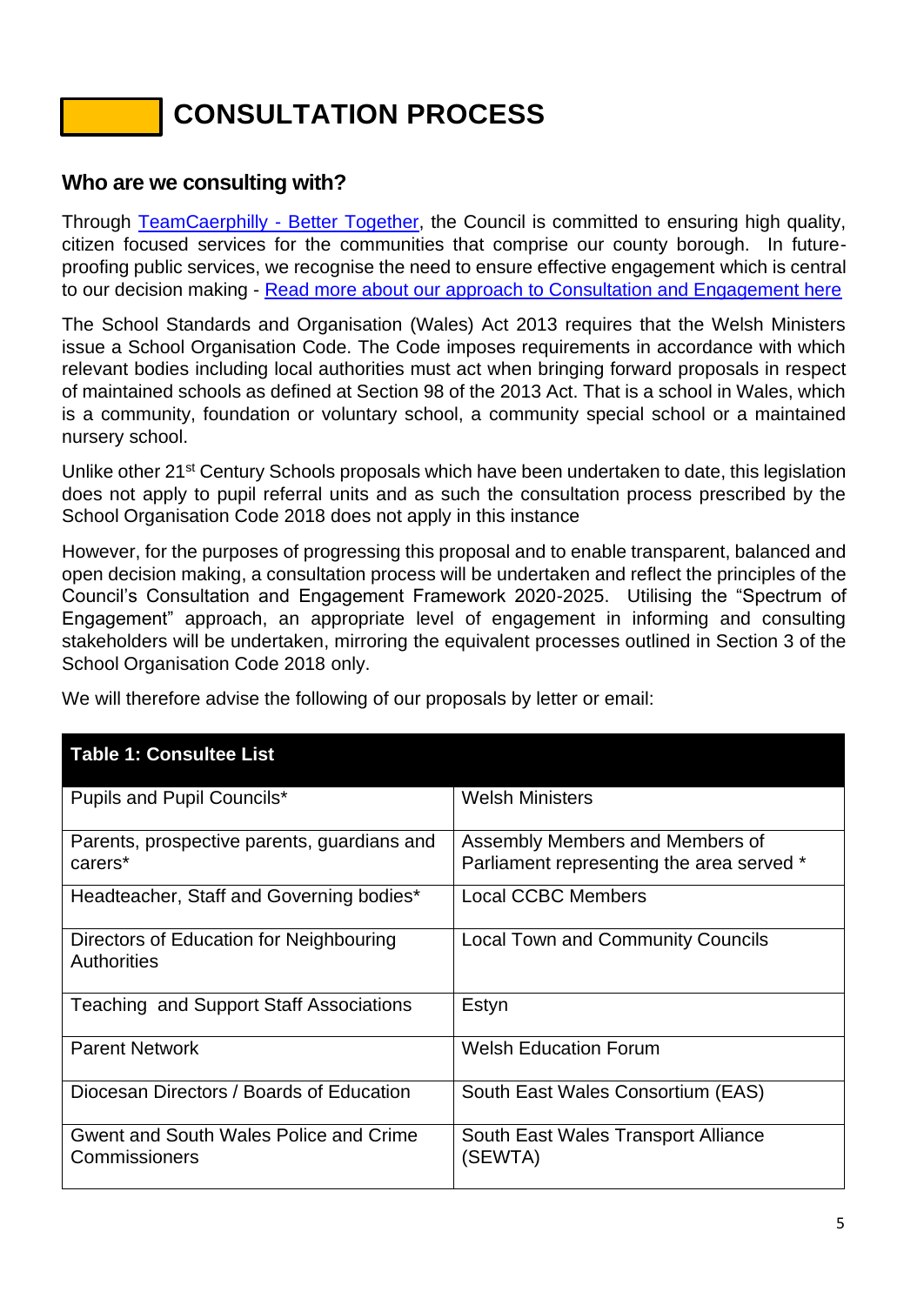\**of schools directly or likely to be affected by the proposal only*

#### *Please note:*

- All responses received during the consultation period will be recorded and summarised in a Community Engagement Report.
- Any negative responses made during the consultation period will not be counted as objections and there is no requirement to issue a Statutory Notice as part of this process, however, they will be recorded as adverse comments.
- The Community Engagement Report will be presented for initial review and endorsement at Education Scrutiny Committee, with final approval to proceed to the planning application and full business case stage sitting with Cabinet.
- Cabinet members will be provided with copies of all the responses received within the consultation period and in their original format as part of the decision making process.

# <span id="page-5-0"></span>**How can you find out more?**

The planning and development of effective school organisation proposals is crucial to the Welsh Government's goal of transforming education in Wales and providing better educational outcomes with a commitment to increase school effectiveness, and narrow inequalities in achievement between advantaged and disadvantaged areas, groups and individuals.

When undertaking a consultation process in connection with a school proposal, the Council will publish information to enable transparent, balanced and open decision making.

As part of this proposal, the following documentation has been produced:

- A Consultation Document outlining the proposal (this document)
- A Children and Young People's Summary
- An Integrated Impact Assessment

Information is made available on the Council's website and all documentation is published in Welsh and English and available in other languages or formats on request.

Further details in relation to the processes and timelines can be found later in this document in the **['Next Steps'](#page-25-2)** Section.

A separate Planning Application Process will be carried out by the Authority's Property Services Department subject to the final determination being made and Cabinet approval to progress this proposal. Details of all applications can be found on the Council's Website when the process is live.

# <span id="page-5-1"></span>**Views of children on the proposal**

The Council has acknowledged that the voice of young people is about involving them as active participants in the development, delivery, management an improvement of their educational and student experience and needs to be at the heart of planning, provision and evaluation.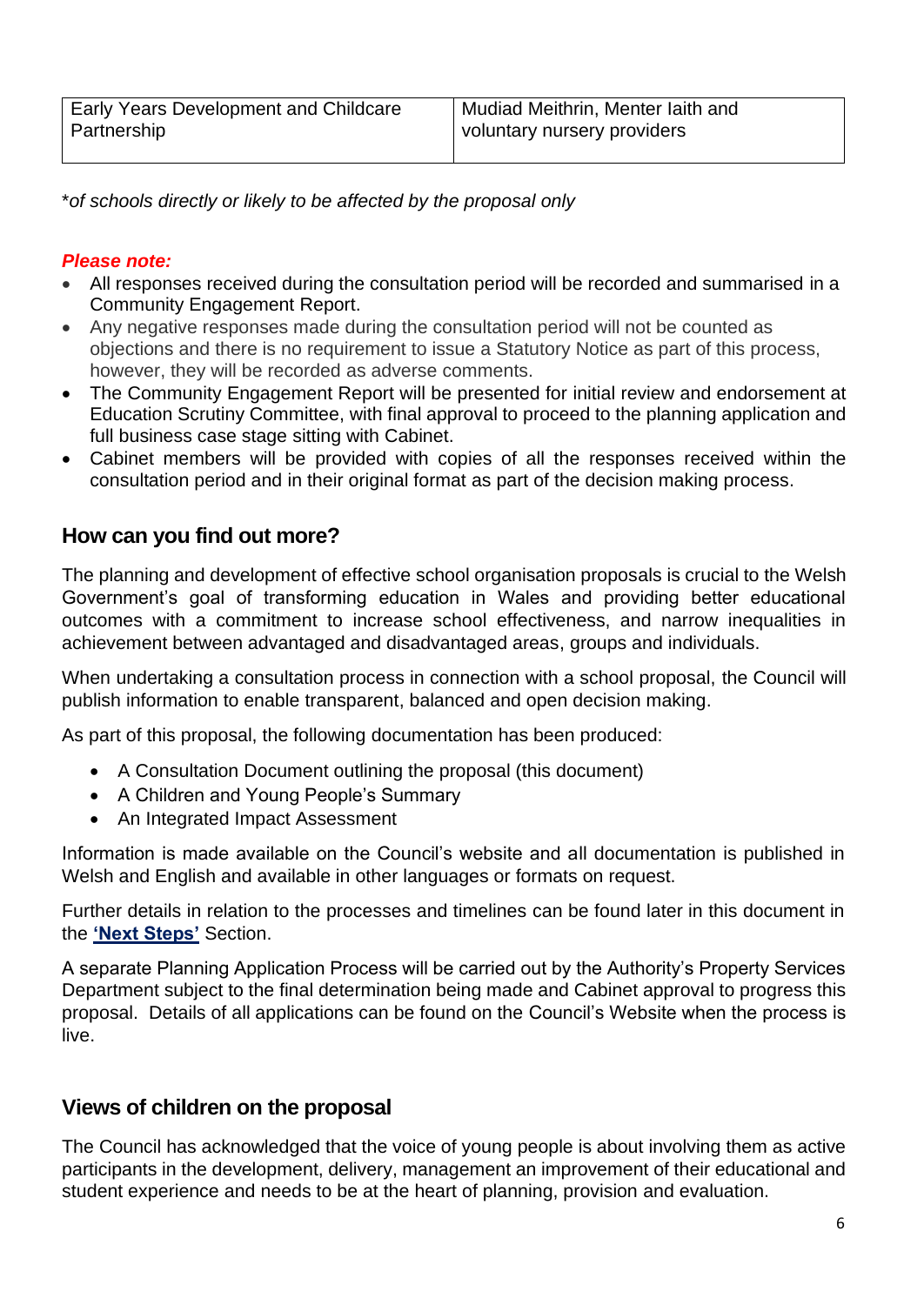Young people have a right to act to express their views in all matters affecting them and for their views to be heard and given due weight in accordance with their age and maturity. The Council recognises the potential of young people to enrich the decision-making processes, to share perspectives and to participate as citizens and facilitators of change.

This is also been reflected by the Estyn report 'Pupil Participation: a best practice guide', which highlights how effective participation benefits pupils and helps schools to improve.

The 21<sup>st</sup> Century Schools Team in Caerphilly will ensure that when bringing forward any proposal, suitable arrangements are made to consult and involve children and young people throughout the process and post occupancy. A child friendly version of the Consultation Document will be produced and any feedback gained through the process or via alternative engagement with vulnerable children already receiving EOTAS provision will be included in the documentation forwarded to Cabinet for consideration once the consultation period has ended.

There has already been a degree of consultation with vulnerable learners whilst developing ideas around this provision. The key messages which came out of this process include:

- ❖ 96% of pupils stated that this type of provision allows them to make progress
- ❖ 88% of pupils indicated that a new PRU will provide them with the correct range of learning experiences to develop necessary skills and learn
- ❖ 66% of the pupils feel that they do not currently have enough opportunities for exercise. The development of sports facilities is integrated within this proposal.

This proposal will focus upon what is important for the individual, and what will work best for them. In this regard, responding to the pupil voice is vital. The pupil voice will be at the forefront of the design process and thus be highly influential in terms of the development of innovative, creative curriculum design that provides all learners with pathways which are secure, appropriate, coherent and aspirational. The final designs will take into consideration open-plan areas, individual/quiet learning areas and innovative spaces to learn and play. Recognition of the provision of flexible spaces to deliver Welsh Government education strategies including curriculum reform will also be given.

# **WHY ARE WE PROPOSING THESE CHANGES?**

#### <span id="page-6-0"></span>**Background Information**

Schools play a key role not only as places to inspire and educate our children but also as vibrant and dynamic learning environments in which all ages are able to learn and grow that are used not only by pupils but by families and the wider community. Our aim is to secure equality of access by promoting and supporting the development of inclusive education and giving a commitment to providing the best possible quality of education and services within available resources.

The Council is committed to providing all children and young people with high quality education, tailored to meet their needs, which will develop their potential, extend aspiration, promote social inclusion and contribute to the economic regeneration of the area. Progress has been made, however there is still work to be done to improve outcomes and wellbeing for all children and young people.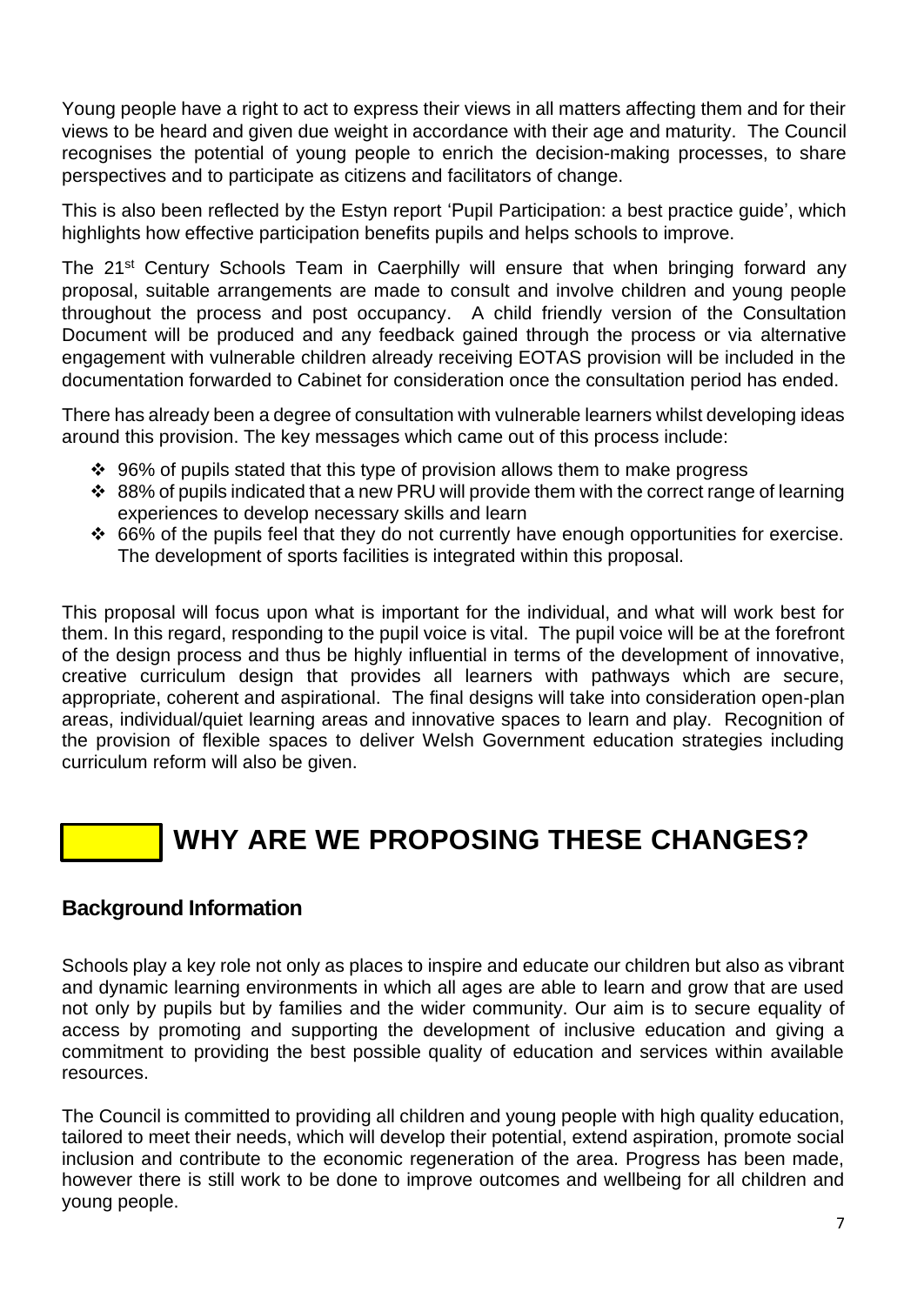There is a direct link between socio-economic status, poverty and attainment in education. This is a national issue and one which Caerphilly places at the heart of its improvement plans. However, for comparison between authorities to be relevant, this must be factored in. Around half of all EOTAS pupils come from the more disadvantaged Lower Layer Super Output Areas (LSOAs) across Caerphilly; Caerphilly has 12.7% of its LSOAs in the 10% most deprived in Wales and 28.2% in the 20% most deprived in Wales (based on 2019 data).

Local Authorities can develop their own offer in terms of EOTAS provision. As a direct result of its commitment to inclusion, officers within the borough have developed an extensive offer which not only takes capacity into account but also the range of needs displayed by some of the most vulnerable students across the borough.

The Council has rigorous and robust established processes for identification and provision for those who require EOTAS. Both nationally and locally the number of pupils in need of this provision has increased. The current capacity within EOTAS facilities across CCBC stands at approximately 140. With current need at approximately 260 students, we are presently in the position of outsourcing provision for selected students. Through self-evaluation, we have concluded that current provision could be further developed and enhanced in order to improve pupils' outcomes and value for money.

The proposed PRU at Pontllanfraith will add to the existing portfolio, ensuring sufficient capacity and resources to support pupils through the most appropriate pathways and interventions as required.

# <span id="page-7-0"></span>**Planning of school places**

All Councils in Wales must make sure they provide enough school spaces for pupils of all ages in order to provide the best quality of education and ensure the funding provided by the Welsh government is used effectively. All Councils in Wales must also provide places that meet the needs of the pupils in Welsh, English or Faith medium and must be suitable for any additional learning needs.

There are approximately 27,000 school aged children in Caerphilly. Education is provided through 73 primary, 1 voluntary aided school, 1 special school, 1 x 3-18 school and 11 secondary schools. Caerphilly County Borough Council recognises that children and young people who may require provision outside of school at a given time via the EOTAS provision, are some of the borough's most vulnerable learners.

EOTAS numbers across Wales have risen in recent years. At the most recent census (18/19) they represent 3.8 per 1000 students.

Currently, there is provision within Caerphilly as well as access to procured external providers. This provision can vary considerably in terms of cost and quality.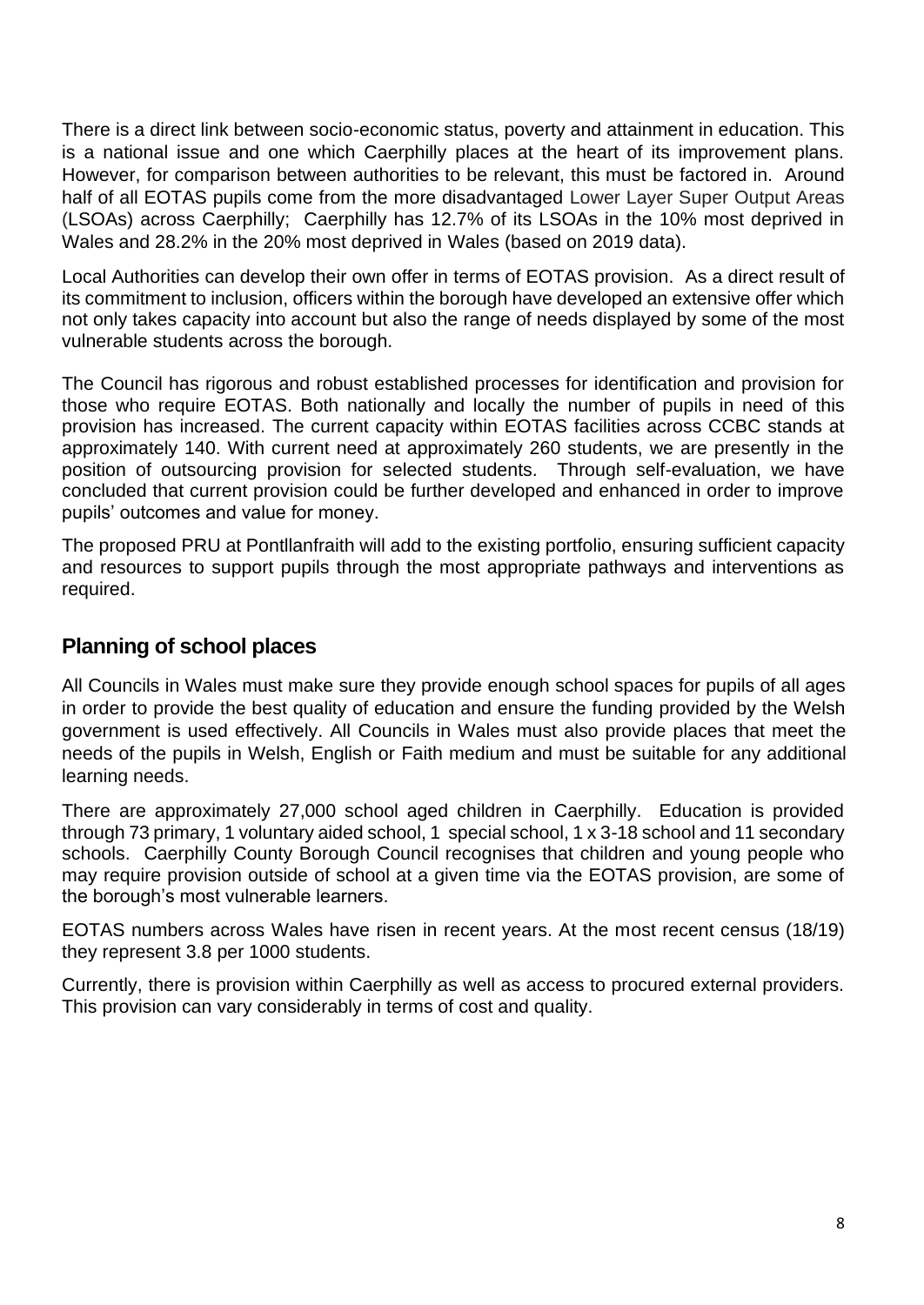

# <span id="page-8-0"></span>**Condition and Suitability of school buildings**

It is the Council's priority to provide the best possible education for all pupils, particularly those most vulnerable to under-achievement. There is a commitment and determination to lessen reliance on external provision and bring processes in house via the development of a centre of excellence through a portfolio Pupil Referral Unit (PRU) approach to ensure an enhanced offer which will meet the needs of all pupils and provide a bespoke pathway appropriate to their needs. The principles here are consistent with the Welsh Government approach to reshaping the Additional Learning Needs (ALN) agenda in terms of person-centered practice.

In Caerphilly we have developed a PRU at the Learning Centre, Glanynant which at present accommodates Key Stage 2 - 4 pupils. This centre is designed to support students experiencing social, emotional and behavioral difficulties.

However, alongside the provision at Glanynant, the Council has developed:

- The Innovate Project a project run by the Local Authority's Youth Service where young people are encouraged to grow in confidence, self-esteem and independence. Though not exclusively, this does cater for students further into their educational journey and specializes in ensuring a successful transition into education post-16.
- Community Tuition at the HIVE a small group setting with a high ratio of adult support for students with reported high levels of anxiety who may be supported by Caerphilly My Support Team (CMyST), Child and Adolescent Mental Health Services (CAMHS) or open to Social Services.
- Home Tuition  $-$  a team of tutors who deliver education to students who are currently unable to access their mainstream school for a range of reasons. This can take place in the home or also in some community settings.

Allied to the above, the increase in numbers evident from September 2018 is directly linked to a school led development in provision through the sector-leading development of Learning Progress Centres (LPC)

• LPC – there are currently 3 of these across the authority. Carefully designed and situated on mainstream school grounds, they focus on short-term intervention work with students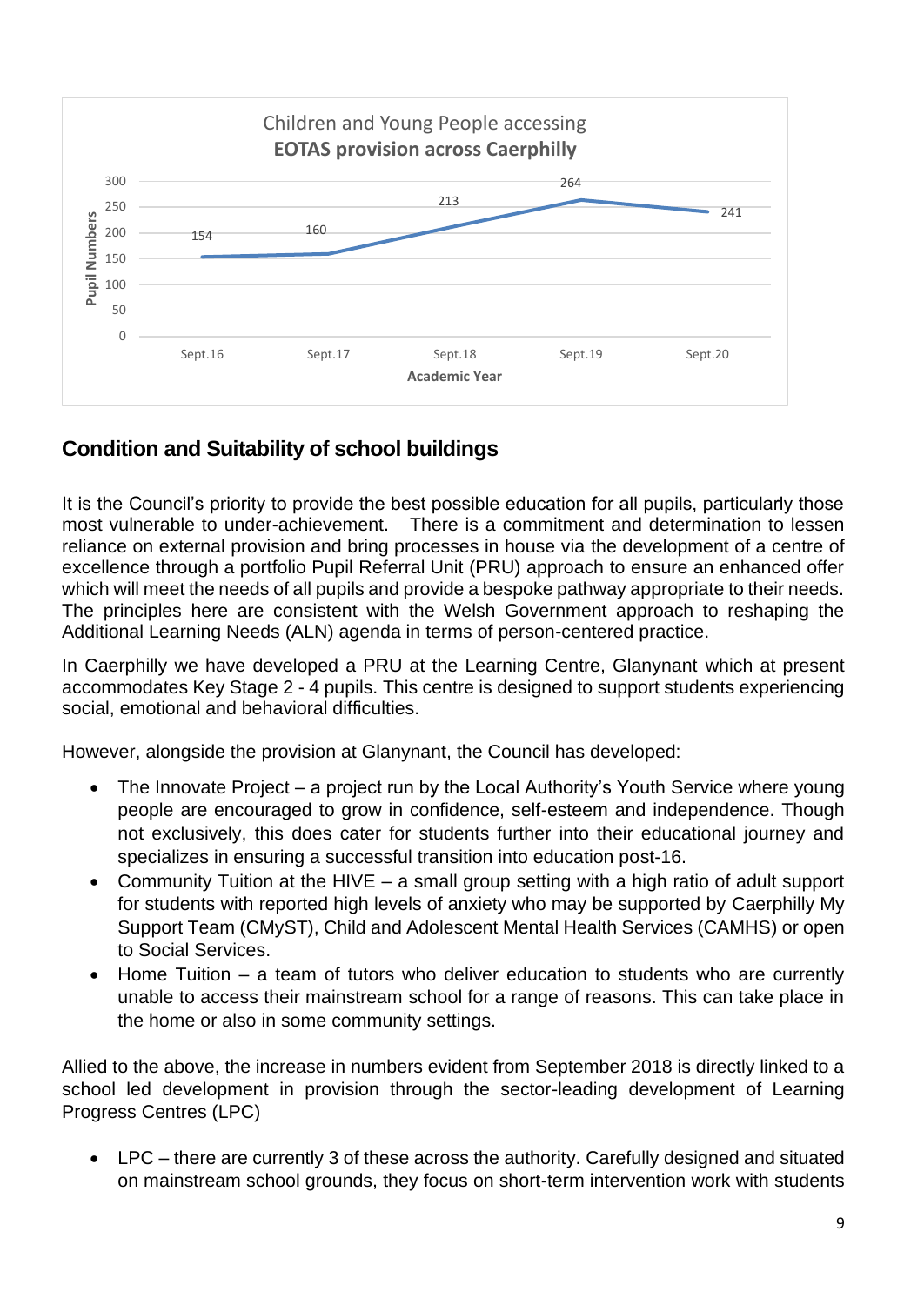experiencing social and emotional difficulties. Provision is through small group tutoring with the overarching goal to re-integrate students back into mainstream education.

The proposed PRU at Pontllanfraith will form the central component of our provision and become our centre of excellence. Both PRU facilities will operate under the same umbrella, with the PRU at Glanynant reconfiguring to offer provision for Key Stages 2, and the PRU at Pontllanfraith catering for Key Stages 3 and 4, thereby ensuring sufficient capacity and resources to support pupils through the most appropriate pathways and interventions as required.

The proposed location of the new facility is situated on part of the former Pontllanfraith Comprehensive grounds (outlined in red). The proposal seeks to remodel the former grammar school building (shown in purple) for the PRU and provide additional outdoor facilities including a sports hall, multi-use games area with a 3G carpet on the lower level.



#### Current Site **Current Site Accord Proposed site plan**

A site investigation and topographic survey has been undertaken on the site and no issues have been identified. The current grammar school building has been vacant for a number of years and it is acknowledged that the current Condition Survey is now 2-3 years out of date and will need updating to identify any further issues with the fabric or structure of the existing building.

The site has a dedicated access route for vehicles and pedestrians and will accommodate specialist transportation vehicles as required as well as onsite parking facilities.

The land is already in ownership of the authority and the proposal to repurpose these premises would result in additional EOTAS places with a continuity of intervention support and the creation of a Centre of Excellence provision at a single location.

#### <span id="page-9-0"></span>**Illustrative Master Plan**

'A Foundation for Success' provides a framework for the future regeneration of the County Borough up to 2023. The document sets out strategic priorities for regeneration under four key themes: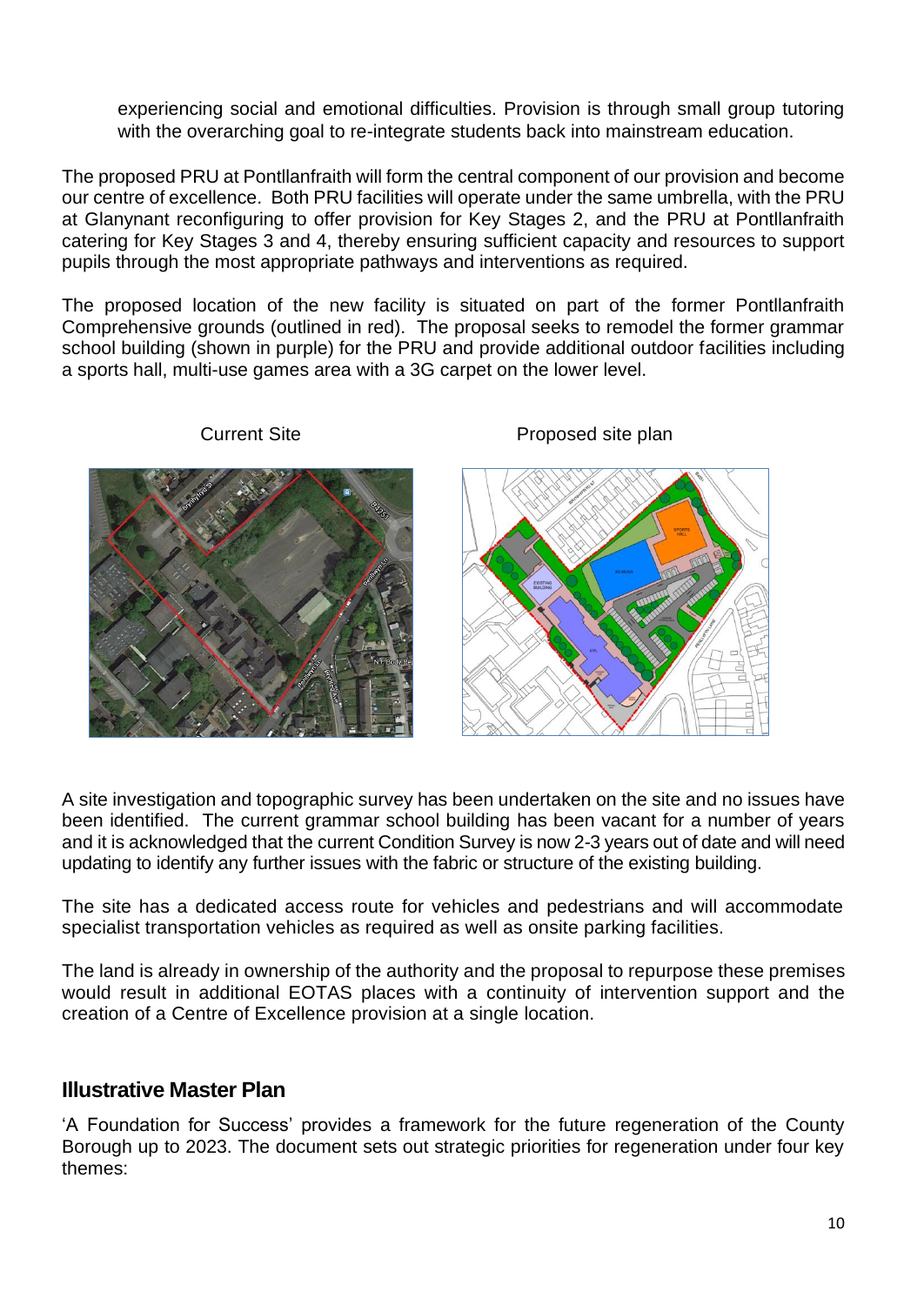- Supporting People (reducing inequality, building capacity and resilience to create healthier, prosperous, cohesive communities)
- Supporting Business (creating employment opportunities, increasing entrepreneurial activities, encouraging innovation and improving access to employment)
- Supporting Quality of Life (providing the right physical environment for our communities that encourages them to prosper)
- Connecting People and Places (improving connectivity locally, regionally and globally)

The Regeneration Strategy is supported by a suite of targeted action plans and strategies aimed at capturing regeneration opportunities and developing key sites and premises throughout the County Borough.

The Masterplan identifies a number of projects in the area that could deliver substantial economic and community benefit, and it will provide a framework for the delivery of those projects.

In addition, the number of school aged children is expected to increase within the Masterplan Area as a result of new development and it is important that there are opportunities for schools to expand to accommodate additional pupils. The Council has recently agreed in principle the provision of additional school places within the wider area subject to funding being confirmed for individual projects, business cases being approved by Welsh Government and the outcome of individual consultations will be considered as part of the 21st Century Schools programme.

This proposal forms part of that Strategy moving forward.

# **HOW WOULD OTHER SCHOOLS BE AFFECTED?**

Changes in one part of the Education sector in the County has a wider 'ripple' effect on other schools and their pupils. When considering any proposals, the sustainability and enhancement of the education network and wider area is considered. Due regard will be given to the impact of this proposal and consultation will be undertaken with any affected schools.

# <span id="page-10-0"></span>**Projected Demand**

Both nationally and locally the number of those pupils in need of this provision has increased, as evident from the volume of provision required to meet demand and the year on year trends.

- EOTAS numbers across Wales have risen in recent years. At the most recent census (18/19) they represent 3.8 per 1000 students.
- EOTAS figures in Caerphilly bear a similar trend.
- The current capacity within EOTAS facilities across the Caerphilly borough stands at approximately 140.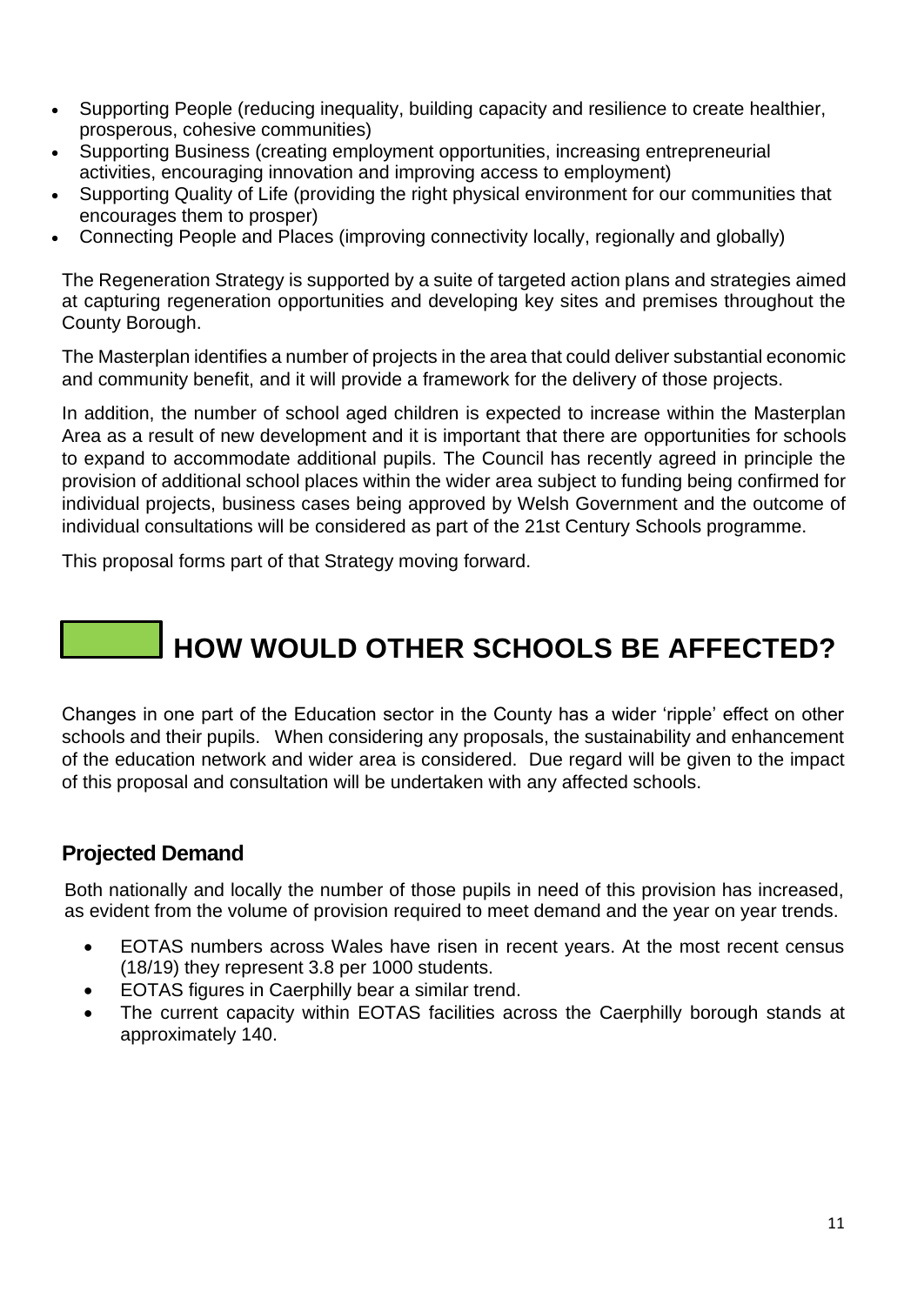The current cohort of students are spread across the various types of provision.

| Table 2: Actual and Projected Numbers in attendance |                           |          |             |            |            |                 |                             |       |  |
|-----------------------------------------------------|---------------------------|----------|-------------|------------|------------|-----------------|-----------------------------|-------|--|
|                                                     | The<br>Learning<br>Centre | Innovate | <b>HIVE</b> | <b>PRU</b> | <b>LPC</b> | Home<br>Tuition | <b>External</b><br>Agencies | Total |  |
| Current                                             | 28                        | 32       | 30          | 0          | 60         | 80              | 50                          | 280   |  |
| 2023                                                | 28                        | 32       | 40          | 40         | 60         | 60              | 40                          | 300   |  |
| 2024                                                | 28                        | 32       | 50          | 60         | 60         | 40              | 30                          | 300   |  |
| 2025                                                | 28                        | 32       | 50          | 80         | 60         | 20              | 20                          | 290   |  |

There is a degree of approximation with the figures above as they depend on the emerging needs of young people. Inherently difficult to accurately predict, this task will now have to face the unknown variable of how students will adapt when returning to classrooms following the removal of COVID restrictions. The investment must also consider the general growth in student numbers across all schools within the authority. At currently just over 1% of school aged children, as projected figures grow in Caerphilly, the EOTAS 1% will represent more students.

However, the figures are a realistic representation of the Council's EOTAS strategy.

Amongst many other benefits listed within this document, the development of a new PRU at Pontllanfraith will allow:

- $\triangleright$  A reduction in the need to use external agencies
- ➢ More pupils to transition from Home Tuition into Community Tuition

# <span id="page-11-0"></span>**Catchment Area Arrangements**

The Council believes that this proposal represents the best opportunity to safeguard and sustain educational standards for the future and provides a platform for improvement in PRU provision through significant investment in permanent facilities. This will provide a stimulating teaching and learning environment with 21<sup>st</sup> Century facilities including improved ICT facilities, outdoor play, sporting pitch and extended access provision for community use, centred on the learning, self-esteem and the wellbeing of all.

Due to the nature of the EOTAS provision, pupils may access the service from across the whole Borough. The demand on the service from day to day is often difficult to predict, due to the specific intervention requirements for that individual pupil as they could require long or short term support, however, despite a somewhat 'revolving door' scenario, it is the responsibility of the Council to ensure an adequate solution that will meet demand at all times. This proposal will help support this ethos and enable reliance on external providers to be reduced.

Presently the Council incurs costs of procured services and external agencies to meet the extra demand for places. Financially the annual cost of procuring external services to support EOTAS students for 19/20 was £1,128,754. In addition to this, £1,838,543 was spent on agency staff during the same period. Whilst it is acknowledged that developing in-house provision and a dedicated team of staff will require an approximately similar budget, the Council will be able to provide a lot more places which equates to value for money rather than savings in this instance.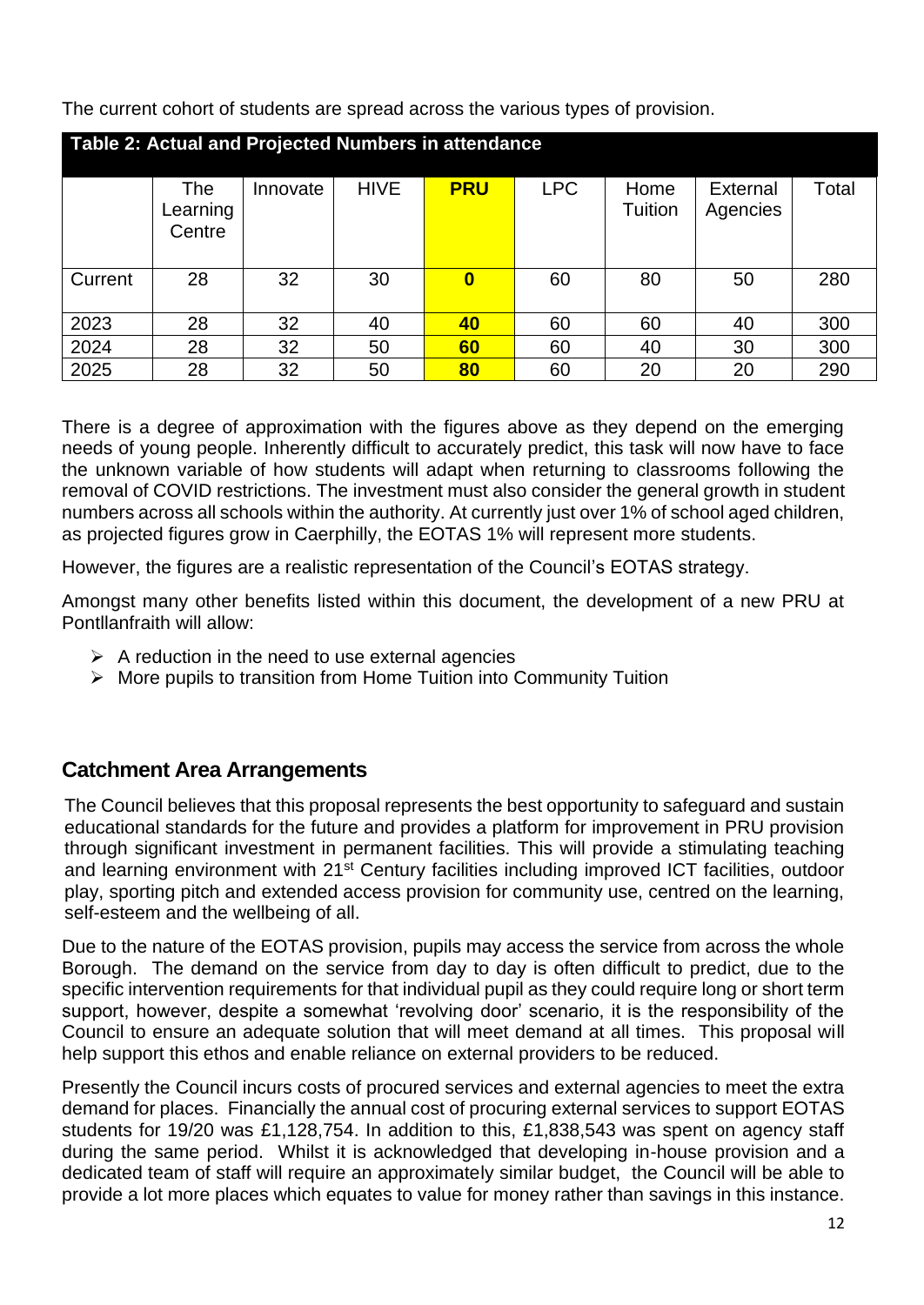### <span id="page-12-0"></span>**Impact on other schools**

In relation to PRU specific facilities, there is only one other PRU facility in the borough which is at capacity, supporting up to 24 pupils at any one time across Key Stages 2 to 4 at present. Recently, we have had to increase this capacity to 28 to cope with demand. The Council is investing in the Glanynant facility through its Capital Programme, to increase capacity by a further 16 students (2 classrooms). There are however, restrictions on the site to enable any further expansion and future projected need has resulted in this proposal being put forward. It is envisaged that both premises will work in harmony, under the same umbrella, with the PRU at Glanynant reconfiguring to increase provision for Key Stages 2, and the PRU at Pontllanfraith catering for Key Stages 3 and 4, to provide enough capacity and support for these vulnerable pupils.

# <span id="page-12-1"></span>**Disruption to pupils**

The proposal seeks to create a new Pupil Referral Unit facility. The site is in ownership of the Council and is already designated for Educational use as part of the deed package and within the designation for the purposes of the adopted Local Development Plan.

Through utilising an existing site, during the build phase, the development would have no impact on any existing pupil setting until the site is ready to be accommodated at which time learners would be supported through any transplantation process where relevant.

# <span id="page-12-2"></span>**Secondary Provision**

The proposal will support the effective delivery of education within all secondary schools by ensuring the needs of their disaffected pupils are being met.

The service will be delivered to vulnerable young people regardless of race, gender, sexuality, language or religious belief and, in addition, the positive consequences for young people will be greater support to remain in education and training.

# **WHAT WILL BE THE IMPACT OF THE PROPOSAL?**

#### <span id="page-12-3"></span>**Education Standards, Quality and Leadership**

Quality and standards in schools in Caerphilly are monitored by Estyn and the Local Authority (LA). Estyn is the office of Her Majesty's Chief Inspector of Education and Training in Wales. It is a Crown body, established under the Education Act 1992. Estyn is independent of the National Assembly for Wales but receives its funding from the Welsh Government under Section 104 of the Government of Wales Act 1998. Estyn inspects quality and standards in education and training providers in Wales.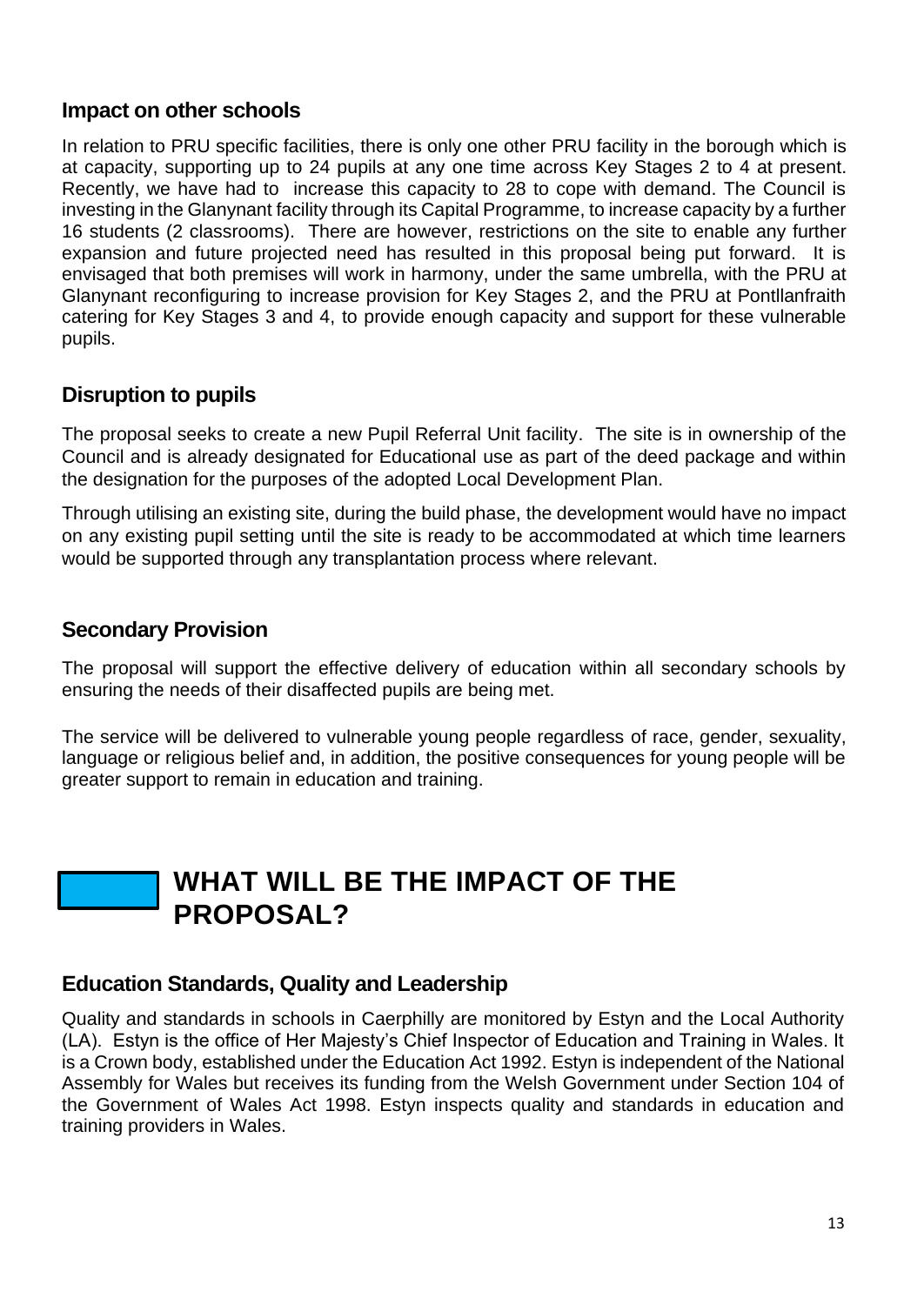Welsh Government and Estyn have also historically reviewed practices in relation to pupil placement and EOTAS. The documents outlined below for information have also been used as the context for developing the LA strategy in terms of effective practice and legislation.

#### **Estyn:**

Effective use of managed moves (2018) Healthy and Happy (2019) Pupil registration practices (2019) EOTAS (2016)

#### **Welsh Government:**

Framework for action (2017) Statistical release (EOTAS)

This proposal will ensure that the Local Authority discharges its duty and is able to meet the recommendations contained within the Estyn remit report on EOTAS 2016, to which Caerphilly was a contributing authority, which includes:

- Recommendation 8 from Estyn states *"provide pupils with suitable education within 15 days of a decision being made that they should receive EOTAS"*.
- Recommendation 9 from Estyn states *"provide all pupils receiving EOTAS with a full-time curriculum".*

### <span id="page-13-0"></span>**Governance Arrangements**

As the proposal seeks to create a new Pupil referral Unit, there is not currently a management committee in place and this will be established moving forward. Consideration will be given to utilising existing frameworks in place within the EOTAS provision to maximise expertise in this area. The proposed changes would be planned carefully so that the schools leadership and governance supports educational outcomes.

# <span id="page-13-1"></span>**Staff Matters**

School staff play an important role in ensuring pupils are learning in a safe and supportive learning environment. They can foster positive, trusting relationships with pupils and improve the school climate by encouraging parent and family involvement in education.

By forging strong relationships, staff can affect virtually every aspect of their pupils' lives, teaching them the important life lessons that will help them succeed beyond just academia. It is not always easy to change a pupil's life, which is why it takes a great teacher to do so.

The Council recognises this newly established facility will require a team of suitably trained staff to deliver curriculum content alongside specific therapy / interventions to support the wellbeing of all young people. The Council's recruitment processes will be followed as appropriate.

The Council is also committed to the principles underlying Schools as Learning Organisations. All staff are committed to professional growth and an extensive menu will be available to commit to action based research and aspire to be a better teacher, all underpinned by the Professional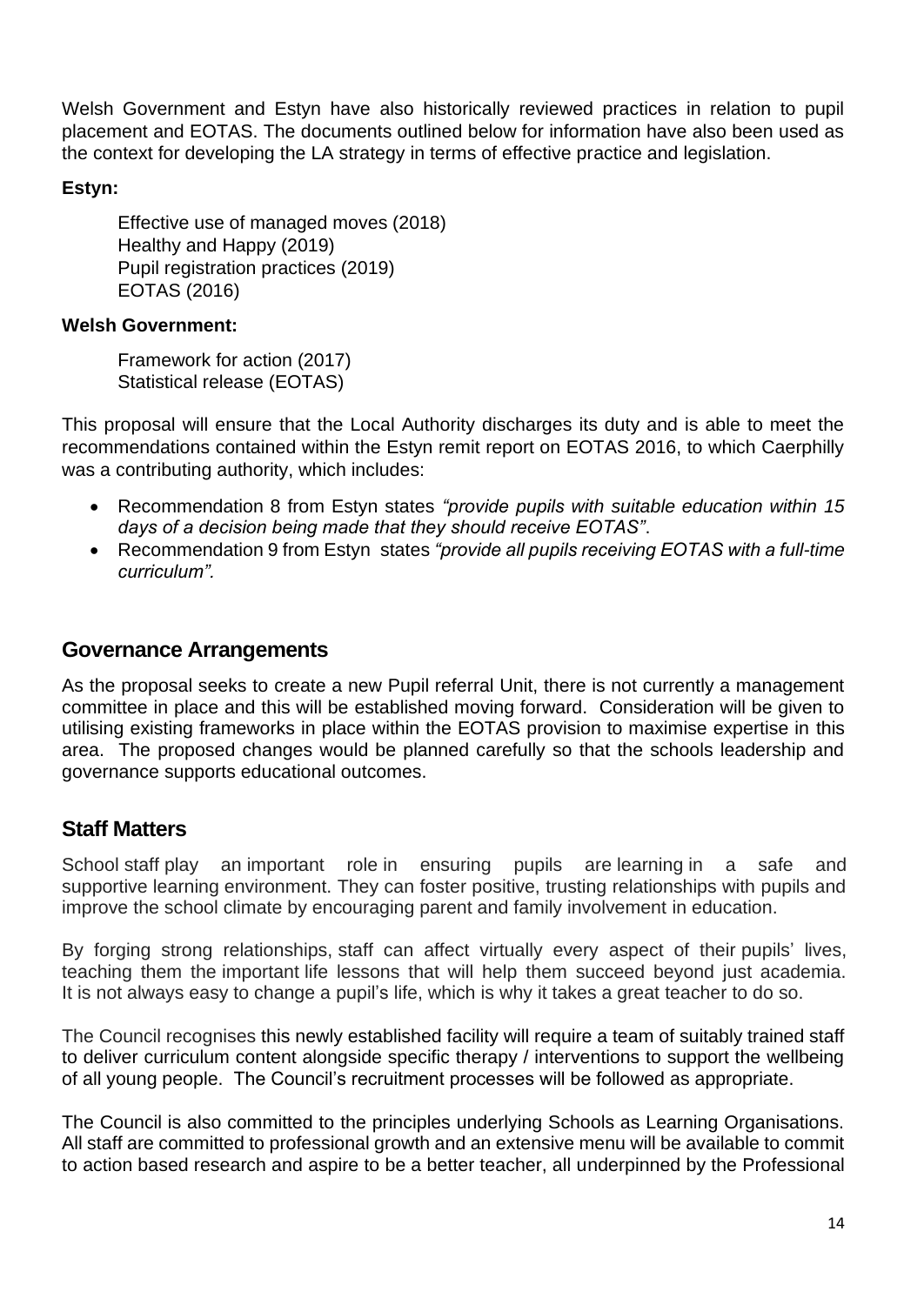Standards for Teaching and Leadership. The PRU will act as a centre of excellence in supporting staff development from within the borough and beyond.

#### <span id="page-14-0"></span>**Financial Matters**

Funding has already been set aside for the Council's share of the capital costs of the project. The recurrent (revenue) costs will be considered as part of budget planning moving forward. Any additional costs or savings will be factored into the Council's Medium-Term Financial Plan.

Caerphilly CBC Members have already agreed to set aside an earmarked reserve for the Council's contribution to capital costs associated with the Authority's 21<sup>st</sup> Century Band B proposals. The value of this reserve is currently £6.975m.

The Authority's contribution to Phase 1 of the programme is currently estimated at £6.413m. This figure includes a contribution of £647k from a Social Services Capital earmarked reserve to support additional spend on the Trinity Fields Project, subject to full planning application approval. Consequently the balance remaining as uncommitted from the £6.975m is currently £1.209m.

The Authority's contribution towards phase 2 of the programme is estimated at £5,925,000, as detailed above. This cost will be met from the remaining funding of £1.209m already earmarked for 21<sup>st</sup> Century Schools, plus a figure of £4.716m from the Authority's Place-Shaping Reserve.

The proposal to create a Pupil Referral Unit in Pontllanfraith is one of 3 projects identified in Phase 2 of the programme. At this time cost estimates have been developed based on published cost data for the known requirements of the project as defined in the preferred way forward option. A reasonable assessment has been made to establish likely cost of abnormals in relation to the site. The project cost forecast currently indicates a budget requirement of £5,500,000. This project budget is supported by the Council, and Caerphilly County Borough Council's funding contribution at £1,375,000 (25%) has been included in the Council's capital programme as supported borrowing.

#### <span id="page-14-1"></span>**Impact on Welsh Language Provision**

The First Minister's programme for Government 2016-2021 Taking Wales Forward, is working towards one million people speaking the Welsh language by 2050.

The Welsh Language (Wales) Measure 2011, the School Standards and Organisation (Wales) Act 2013 and the Legislation (Wales) Act 2019, provides a series of standards and places a statutory duty on the Council to assess the demand for Welsh medium education in the area. One of the key standards is a requirement to develop a 5 year Welsh language strategy, with the aim of increasing the number of Welsh speakers and which will enable us to facilitate the use of the Welsh Language within the county borough.

The Council is fully aware of its obligations to support the provision of Welsh Language Education as set out in its Welsh in Education Strategic Plan where Caerphilly County Borough Council's commitment to the promotion of Welsh language and the provision of quality, attractive educational facilities is evident.

The Council is committed to developing opportunities for provision to be delivered through the medium of Welsh where possible. Currently a  $12<sup>th</sup>$  of students that access the EOTAS provision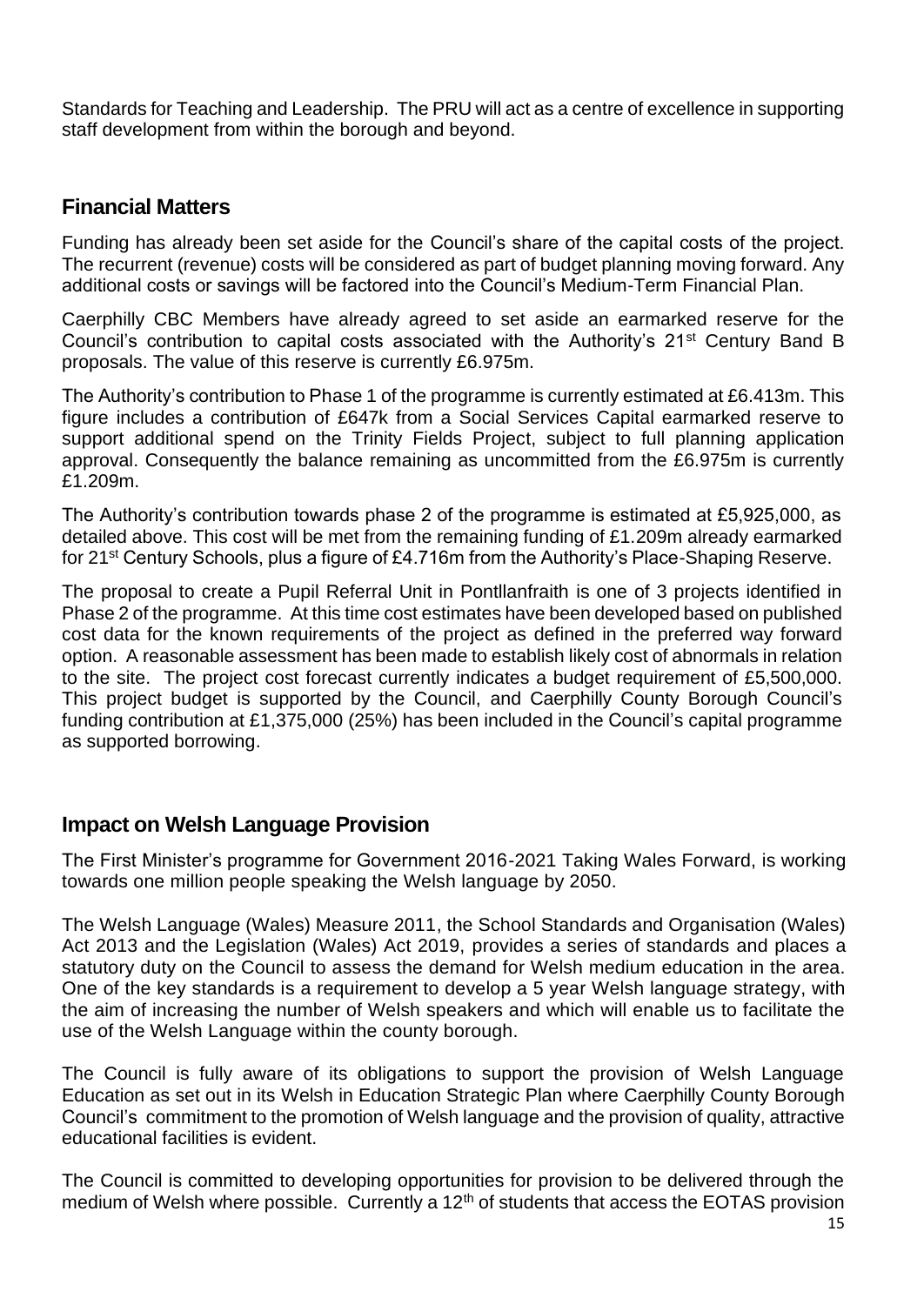could potentially come from Welsh Medium Schools across the county and it should be noted that external procured services do not offer any Welsh delivery. This proposal would address that imbalance by bringing provision back inhouse and would therefore have a positive effect on the opportunity for persons to use the Welsh language. In addition, as part of any recruitment process, the ability to speak Welsh would be desirable.

### <span id="page-15-0"></span>**Learner Travel Arrangements**

There is a Statutory duty placed upon the Council to provide pupils with free transport to their nearest suitable school/education provider if they reside beyond 'walking distance' to that provision. All pupils are assessed in accordance with the Leaner Travel (Wales) Measure 2008. Currently the Council has a Learner Travel policy that is more generous than the statutory requirements of the Measure.

The table below details the nearest available alternative in-house EOTAS provision:

| Table 3: Nearest Alternative in-house EOTAS provision |                          |  |  |  |  |  |
|-------------------------------------------------------|--------------------------|--|--|--|--|--|
| <b>Facility</b>                                       | <b>Distance / Travel</b> |  |  |  |  |  |
| <b>Glanynant PRU, Learning Centre</b>                 | 3 miles                  |  |  |  |  |  |
| <b>NP12 3XP</b>                                       |                          |  |  |  |  |  |
| Lewis Pengam, Learning Progress Centre                | 3 miles                  |  |  |  |  |  |
| <b>CF81 8LJ</b>                                       |                          |  |  |  |  |  |
| <b>Heolddu, Learning Progress Centre</b>              | 5.1 miles                |  |  |  |  |  |
| <b>CF81 8XL</b>                                       |                          |  |  |  |  |  |
| <b>HIVE</b>                                           | 8.7 miles                |  |  |  |  |  |
| <b>CF83 1FR</b>                                       |                          |  |  |  |  |  |

It is the intention of the Council to provide a system of transport that will seek to ensure pupils can safely and comfortably access their education. The proposed new location was a former school site and as such a number of 'Safe Travel' routes, as far as reasonably practicable, are already established. These include designated bus/taxi points, lighting and designated footpaths.

Whilst the on-going cost implications have been considered and a contingency has been factored into the Council's Medium Term Financial Plan, it is not possible at present to determine the exact cost due to individual pupil needs determining the method of transport required.

# <span id="page-15-1"></span>**Equalities**

The Council recognises that people have different needs, requirements and goals and we will work actively against all forms of discrimination by promoting good relations and mutual respect within and between our communities.

Impact assessments help us to show that the council has due regard in the exercise of its equality duty under the Equality Act 2010. They are a tool we use to ensure the policies, practices, projects and activities which shape our work are ensuring equal access to all our services.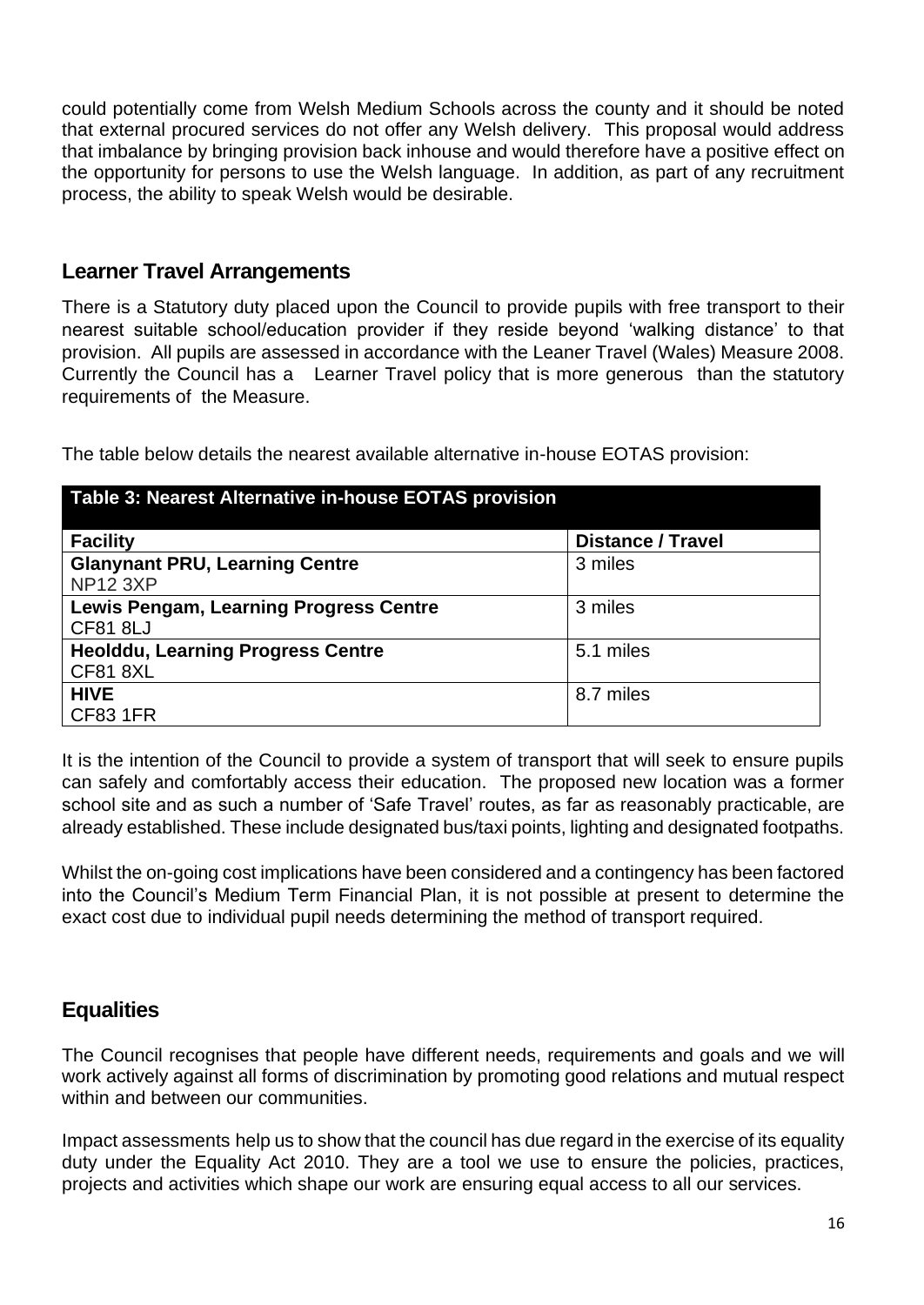Impact assessments look at whether changes to how we do things (like working practices or ways we deliver services) are likely to have a positive or negative impact on the people we serve and on those who deliver our services. They help us to plan to reduce or remove negative impact – for example by making reasonable changes to how a group receives a service (perhaps providing information in a different format or providing ramped access into a building etc.).

A new socio-economic duty set out in section 1 of the Equality Act 2010, came into force on 31st March 2021. The Caerphilly Council's Integrated Impact Assessment (IIA) template will be utilised to undertake an initial Equality Impact and Welsh Language Impact Assessment which will be further reviewed in the light of any additional elements highlighted through the statutory consultation processes as the proposal progresses.

The utilisation of the new IIA design will shape the Council's work in ensuring equal access to all services and further help support the Council in making informed and effective decisions whilst ensuring compliance with a range of relevant legislation, including:

- Equality Act 2010 (Statutory Duties) (Wales) Regulations 2011
- Welsh Language (Wales) Measure 2011
- Socio-economic Duty Sections 1 to 3 of the Equality Act 2010
- Well-being of Future Generations (Wales) Act 2015
- Statutory Consultation v Doctrine of Legitimate Expectation and Gunning Principles

A full Integrated Impact Assessment has been undertaken. This document is available to view a part of the consultation pack on the website.

# <span id="page-16-0"></span>**Specialist Facilities / Additional Learning Needs**

A key responsibility of the Council is to ensure that there are sufficient pupil places in the most appropriate locations and maintain an awareness of demographic changes (i.e increases and decreases in the pupil population). The Council is also required to identify an authority-wide strategy for community provision in schools, as well as specialist provision for pupils with Special Educational Needs (SEN) or disabilities.

The Authority recognises the impact of the Additional Learning Needs and Education Tribunal (Wales) Act (2018) and the need to future proof provision. Through the Band B programme, consideration of the correct types, quantity and quality of provision to meet the future needs of the population has been considered.

This proposal aims to provide a new model of working within the EOTAS provision, one capable of meeting the changing needs of vulnerable learners, through providing high quality support and learning environments and to ensure compliance with the Additional Learning Needs (ALN) Act. The aspiration is to secure excellence in pupil wellbeing, improve provision and outcomes for vulnerable groups through transforming the learning environment to the benefit of all through the creation of this additional PRU facility within the County, located on the former Pontllanfraith Comprehensive Site.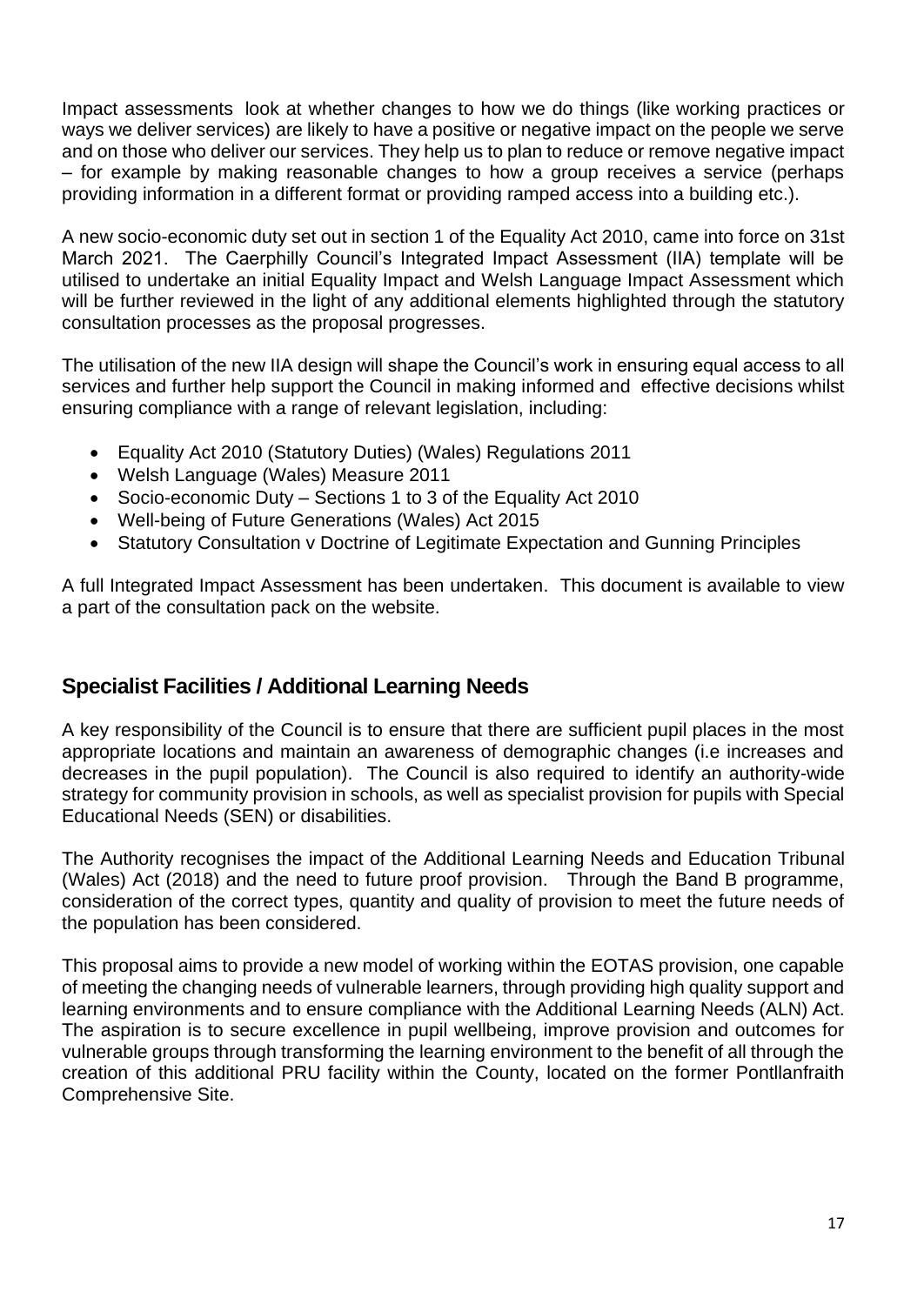# <span id="page-17-0"></span>**Community Impact and Community Benefit**

The proposed project will take into account the desire to encourage and facilitate community use of the asset. Our aspiration and a pre-requisite for Welsh Government investment, is to commit to making assets available to support educational need, community use, promote community resilience and contribute to meeting several Local Authority Strategies. To optimise the use of the new infrastructure and resources, as part of the proposal, flexibility will be built into the school suited to local demand.

#### **Community Provision and Community Use**

The proposed project will take into account the desire to encourage and facilitate community use of the asset. To this end the design process will seek to include measures to enable usage of the new facilities both internal and external, including sporting provision once the curriculum needs of the pupils have been met.

It is also the intention to develop a Community Café on site where, at dedicated times of the day, members of the community will be invited into a hospitality area to enjoy refreshments designed, developed, prepared and served by the young people who are part of the PRU. Consideration is also being given to other areas of skill and social development and how this could be incorporated as part of this proposal if given authorisation to proceed.

#### **Digital Inclusion**

Caerphilly Council has clear aspirations for all schools to become community learning centres as part of their Hwb Programme. As such, community use and the appropriate infrastructure required to achieve this is now one of the key elements of the project and planning process moving forward and representatives from the Local Council's Digital Services and Building Consultancy departments advise as part of the project team.

Over the next 5 year period, resources have been allocated to ensure that all schools within the borough will meet the Education Digital Standard and any new developments will have the required infrastructure built into the specifications in advance to ensure compliance which will include community wifi.

In addition to providing the physical infrastructure, the Adult Education team within the Council has developed robust operational plans to deliver the Digital 2030 Strategic Framework and widen access to learning activities at a time and place flexible to the needs of the community, implemented in accordance with the Wellbeing of Future Generations (Wales) Act 2015 and the five principles of working.

#### **Sport and Outdoor Play Facilities**

The Curriculum for Wales identifies 6 areas of learning and places a great emphasis on Health and Wellbeing above all others.

The Council recognises that children's physical development, enthusiasm and energy for movement should continually be promoted through helping them to use their bodies effectively, by encouraging spatial awareness, balance, control and coordination, and developing motor and manipulative skills across all Areas of Learning, indoors and outdoors.

Children should be encouraged to enjoy physical activity. The provision of physical education through sporting and outdoor facilities plays a vital role in encouraging pupils to explore and develop the physical and mental skills essential to taking part in a variety of different activities.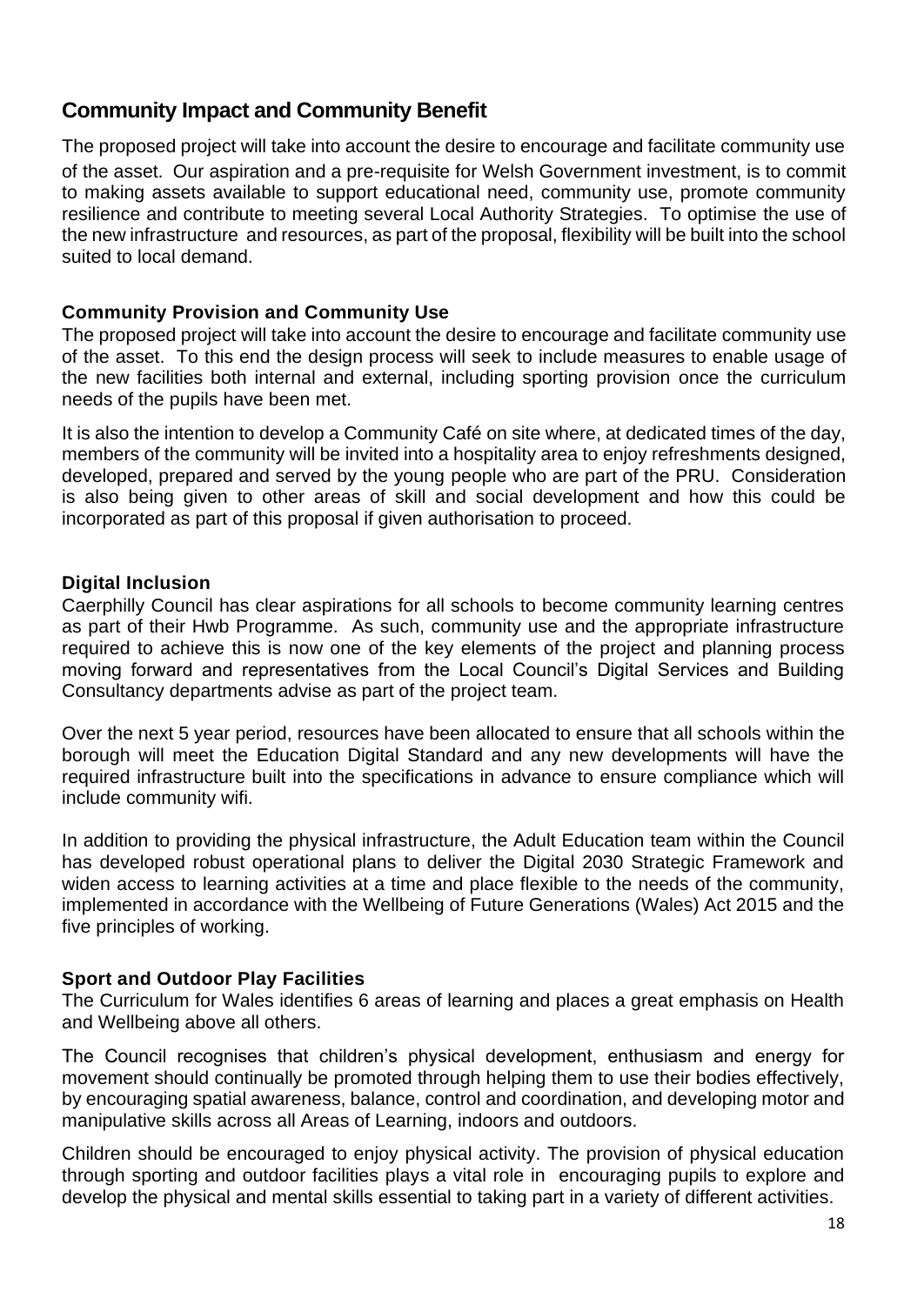*'Our vision for sport and active recreation is to encourage healthy lifestyles and support our pupils and residents to be more active, more often'* as reflected in Caerphilly's Sports and Active Recreation Strategy 2019-2029 and the health and wellbeing priorities set in the Corporate Plan 2018-2023.

As part of the design process, this proposal will provide bespoke sporting and outdoor facilities. Whilst these are yet to be finalised, discussions include a sports hall containing a climbing wall and boxing ring in addition to an outdoor multi-use games area with 3G surface.

#### **Community Benefit**

Projects include Community Benefits as a Core Requirement and will therefore be scored as part of the Quality evaluation. It sets out a number of targets around local targeted recruitment & training, supply chains, community & education initiatives and environmental matters such as minimising waste and reducing energy consumption. Protecting habitats, biodiversity and reducing pollution is a matter of course throughout the contract period and relevant surveys will be undertaken and included within the procurement documentation.

# **WHAT ARE THE BENEFITS OF THE PROPOSAL?**

#### <span id="page-18-0"></span>**Benefits**

The principal benefits of the scheme are as follows:

- Provides an 'inhouse' facility with a minimum of 80 places to cater for the needs of disaffected pupils.
- Space maximisation through reconfiguration of site
- A stimulating environment to deliver learner outcomes specific to the needs of each individual pupil and support the delivery of the '4 purposes' that underpin the new Curriculum for Wales
- New outdoor activity facility to enhance curriculum need for pupils
- Centre of Excellence for professional development
- Facility that is central to the delivery of the CCBC EOTAS Strategy
- Innovative approach based on a hub and spoke model for the delivery of the 'Cwmpawd' programme
- Reutilisation of a former school site and grammar school building
- Community Use of the school facilities, after meeting the curriculum needs of pupils during school session times

# **Disbenefits**

The principal disbenefits of the scheme are as follows: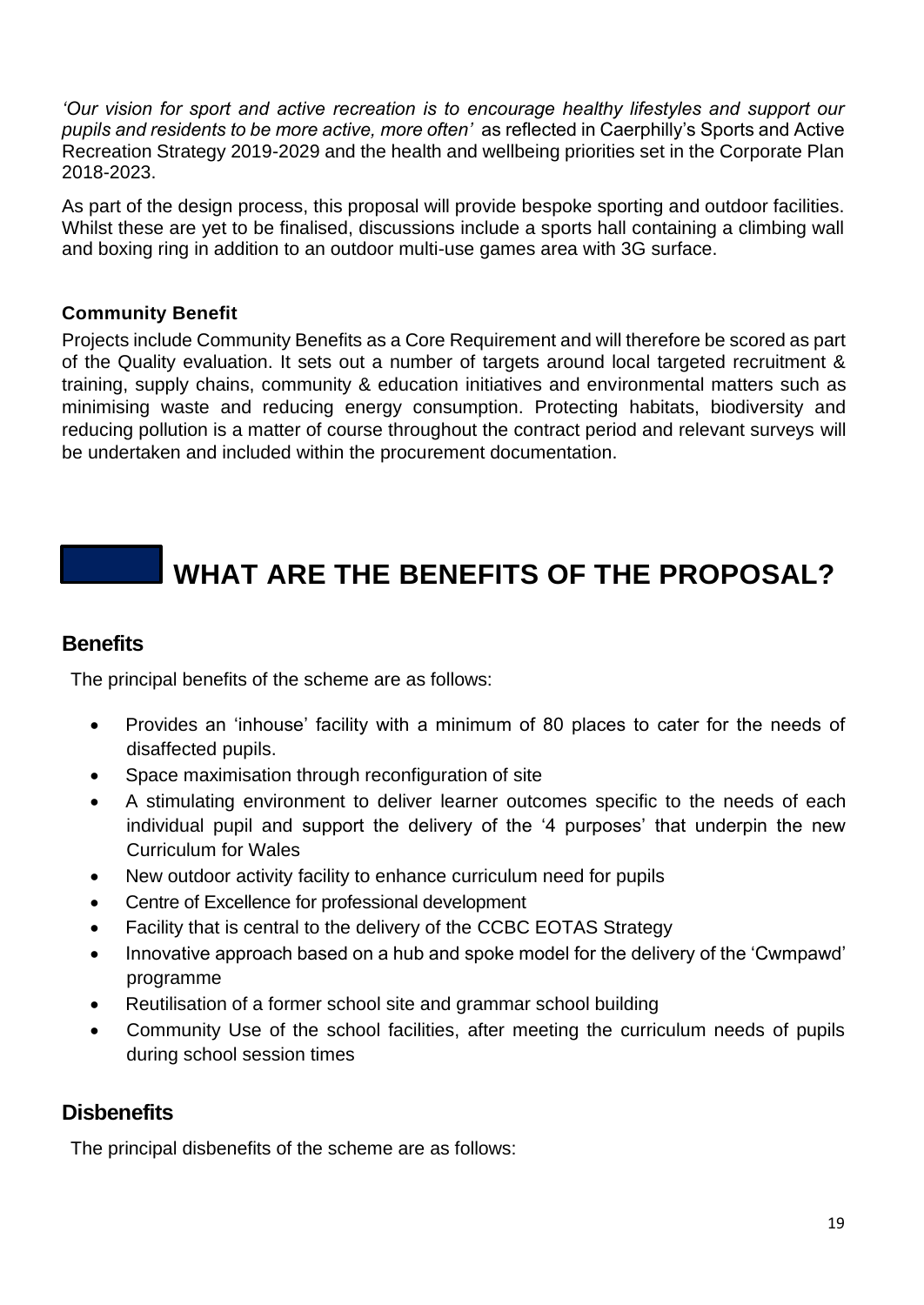• The proposed location is within less than a 3 mile radius of the only other PRU facility for the Authority, however it should be noted that it has intentionally been identified for use as it is a central location and through reconfiguration of the existing provision, the PRU at Glanynant will accommodate Key Stages 1 to 2 and the PRU at Pontllanfraith Key Stages 3-4.

### **Risks**

Risks will be managed pro-actively in accordance with our risk management procedures. The programme makes an allowance for a risk contingency to cover unforeseen events, having regard to the results of the optimism bias assessments.

The Council also recognises the risks associated with construction procurement especially in light of current Covid implications on the industry.

The principal risks of the delivery of the scheme are identified as follows:

| <b>Table 4: Risks and Mitigation</b>                                 |                                                                                                                                                                                                                                                                                                                                                                                          |
|----------------------------------------------------------------------|------------------------------------------------------------------------------------------------------------------------------------------------------------------------------------------------------------------------------------------------------------------------------------------------------------------------------------------------------------------------------------------|
| <b>Principal Risks</b>                                               | <b>Mitigating Factors</b>                                                                                                                                                                                                                                                                                                                                                                |
| Planning process (this is separate to this<br>consultation document) | The planning process will be managed by<br>Property Services in line with legislative<br>requirements                                                                                                                                                                                                                                                                                    |
| Impact of any planning conditions on cost                            | Full Tender process will be undertaken                                                                                                                                                                                                                                                                                                                                                   |
| Sufficiency of funding to deliver scope<br>including abnormals       | Contingency planning will form part of the<br>tender process                                                                                                                                                                                                                                                                                                                             |
| Availability of resources/ contractors                               | The South East & Mid Wales<br><b>Collaborative Construction Framework</b><br>(SEWSCAP) framework will be accessed                                                                                                                                                                                                                                                                        |
| Rising costs due to regional supply/demand<br>dynamic                | Will be managed through contingency<br>planning                                                                                                                                                                                                                                                                                                                                          |
| Design development                                                   | In house architect service will be<br>accessed                                                                                                                                                                                                                                                                                                                                           |
| Adverse weather conditions                                           | Factored into project management<br>timelines                                                                                                                                                                                                                                                                                                                                            |
| <b>Sufficiency of Utilities services</b>                             | Factored into project management<br>timelines                                                                                                                                                                                                                                                                                                                                            |
| Project Governance and decision making                               | Full Project Board will be established                                                                                                                                                                                                                                                                                                                                                   |
| Benefits realisation (meeting end user<br>requirements)              | As the consultation process prescribed by<br>the School Organisation Code 2018 does<br>not apply to Pupil Referral Units in this<br>instance, the Council's Consultation and<br>Engagement Framework 2020-2025 and<br>"Spectrum of Engagement" will be utilised<br>to ensure the appropriate level of<br>engagement in informing and consulting<br>stakeholders and mirror the processes |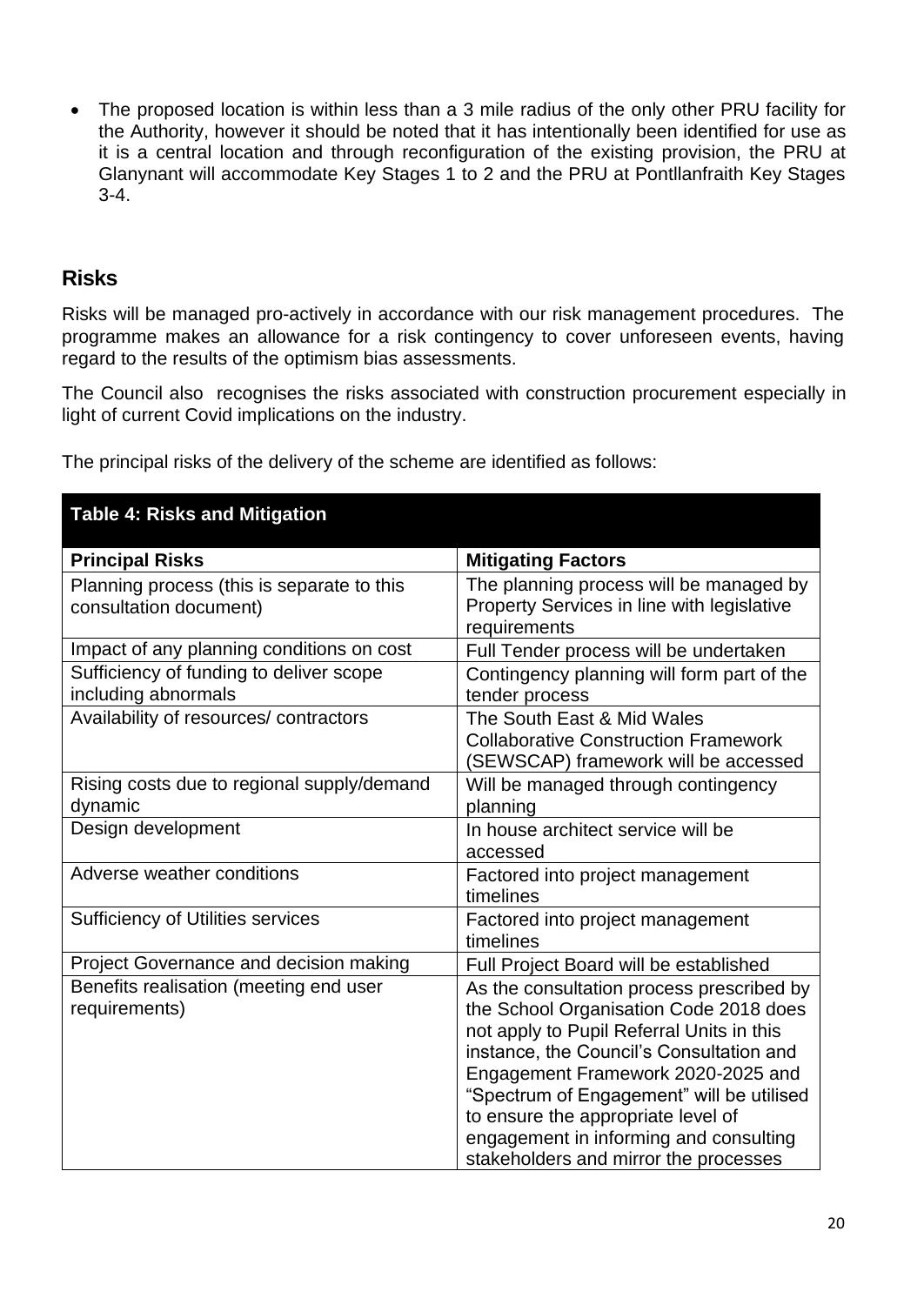| outlined in Section 3 of the School |
|-------------------------------------|
| Organisation Code 2018.             |

# <span id="page-20-0"></span>**Options framework**

The Welsh Government's Business Case Guidance in relation to utilisation of the Options Framework approach has been followed to identify the widest possible number of feasible options, focusing on the following key dimensions: scope, service solution, service delivery, implementation and funding.

As such, in development of this proposal, an options appraisal has been undertaken to consider the relative desirability, viability and feasibility of a proposal.

A cross-departmental working group consisting of representatives from the 21<sup>st</sup> Century Schools Team, Education Directorate, Sport and Leisure, Inclusion Services, Property Services, Finance and Health and Safety was established to:

- Prepare and appraise a longlist of options
- Evaluate and score each option as to the extent to which each option meets the investment objectives and critical success factors identified and weighted as priority areas by the Council.
- Discount or carry forward options for further consideration in the shortlist based on the preliminary analysis and scoring to identify viable options.
- Recommend a preferred way forward which will form the basis for the consultation exercise

The following options were considered and scored: -

| <b>Table 5: Options Appraisal Longlist</b> |                                                                                                                                           |  |  |  |  |
|--------------------------------------------|-------------------------------------------------------------------------------------------------------------------------------------------|--|--|--|--|
| <b>Option</b>                              | <b>Longlist Options: Description</b>                                                                                                      |  |  |  |  |
| Option 1 *                                 | Do Nothing:                                                                                                                               |  |  |  |  |
|                                            | No additional EOTAS provision.                                                                                                            |  |  |  |  |
| <b>Option 2</b>                            | <b>Do Minimum:</b>                                                                                                                        |  |  |  |  |
|                                            | Bring existing grammar school (former Pontllanfraith Comp site) building back into use<br>with new heating system and internal decoration |  |  |  |  |
| Option 3                                   | Do Intermediate:                                                                                                                          |  |  |  |  |
|                                            | Full Remodelling of Grammar School and car parking                                                                                        |  |  |  |  |
| <b>Option 4</b>                            | Do Major:                                                                                                                                 |  |  |  |  |
|                                            | Full Remodelling of Grammar School including sports facilities on the lower level, car<br>parking and community facilities                |  |  |  |  |
| <b>Option 5</b>                            | Do Maximum                                                                                                                                |  |  |  |  |
|                                            | Brand New building on Pontllanfraith site including sporting and community facilities                                                     |  |  |  |  |

\*Please note, Option 1 is considered the status quo option and is always included in the shortlist as a benchmark for value for money.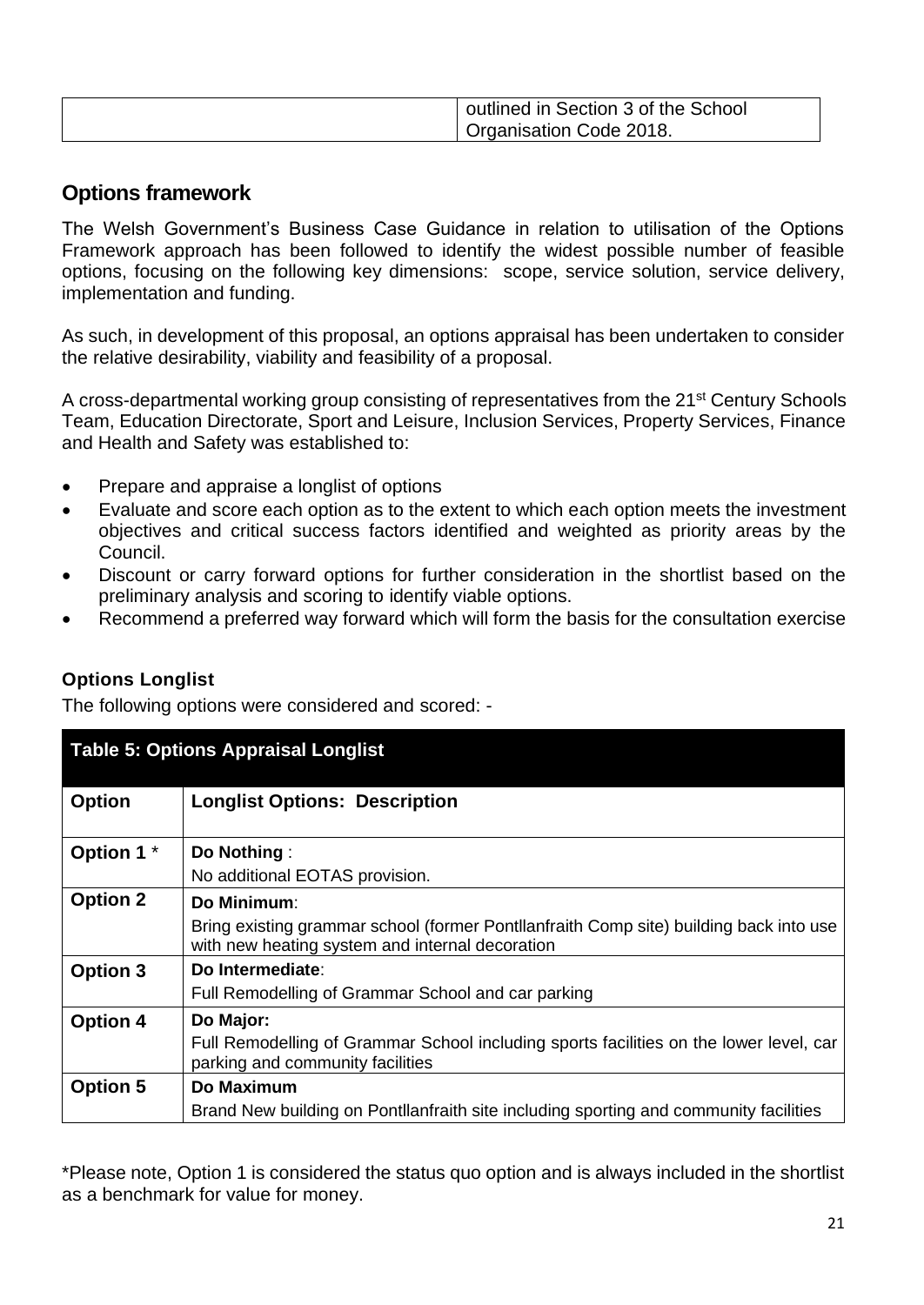Each option was initially discussed between a selection of Council Officers from across multipledepartment. Each option was evaluated against the investment objectives and the extent to which it met the Critical Success Factors. This results in options either being discounted, carried forward for further consideration in the short list or identified as a preferred way forward.

#### **Critical Success Factors:**

- Building Bulletin compliant school
- Low carbon, low energy eco-friendly environment
- Building suited to local environment and acceptable to planning Authority
- Education facility that is acceptable to stakeholders
- Delivered within budget and within required timescales
- Agreement of the proposal by Welsh Government

As well as considering the Critical Success Factors, the Officers also considered the Strategic Fit, Educational Fit, Accessibility, Financial Fit and Environmental Impact as key Investment Objectives.

#### **Investment Objectives:**

The Investment Objectives were weighted based on the current priority areas for the Council. Priority Investment areas were given a 5 (High) to 1 (Low).

Each option was then scored against the criteria outlined above

- **5** exceeds the criteria
- **4** meets the criteria
- **3** neither meets/does not meet the criteria
- **2** partially meets the criteria, and,
- **1** does not meet the criteria

The score was then multiplied by the weighting for each section and an overall total for each option.

#### **Table 6: Weighted Decision Matrix**

|                | <b>Investment Objectives</b> |                | Options |       |       |       |       |       |       |       |       |       |
|----------------|------------------------------|----------------|---------|-------|-------|-------|-------|-------|-------|-------|-------|-------|
|                |                              |                |         |       | າ     |       | 3     |       |       |       | 5     |       |
|                |                              | Weight         | Score   | Total | Score | Total | Score | Total | Score | Total | Score | Total |
|                | <b>Strategic Fit</b>         | 5              | 0       |       |       | 5     | 3     | 15    | 5     | 25    | 5     | 25    |
| 2              | Educational                  | 5              |         |       |       | 5     | 2     | 10    | 5     | 25    | 5     | 25    |
| 3              | Accessibility                | 4              | 0       |       | າ     | 8     | 4     | 16    | 4     | 16    | 5     | 20    |
| $\overline{4}$ | Financial                    | 4              | 0       |       | ົ     | 8     | 4     | 16    | 5     | 20    |       | 16    |
| 5              | Environmental                | $\overline{4}$ | 0       |       | 3     | 12    | 3     | 12    | 5     | 20    |       | 16    |
|                |                              |                | 38      |       |       | 69    |       | 106   |       | 102   |       |       |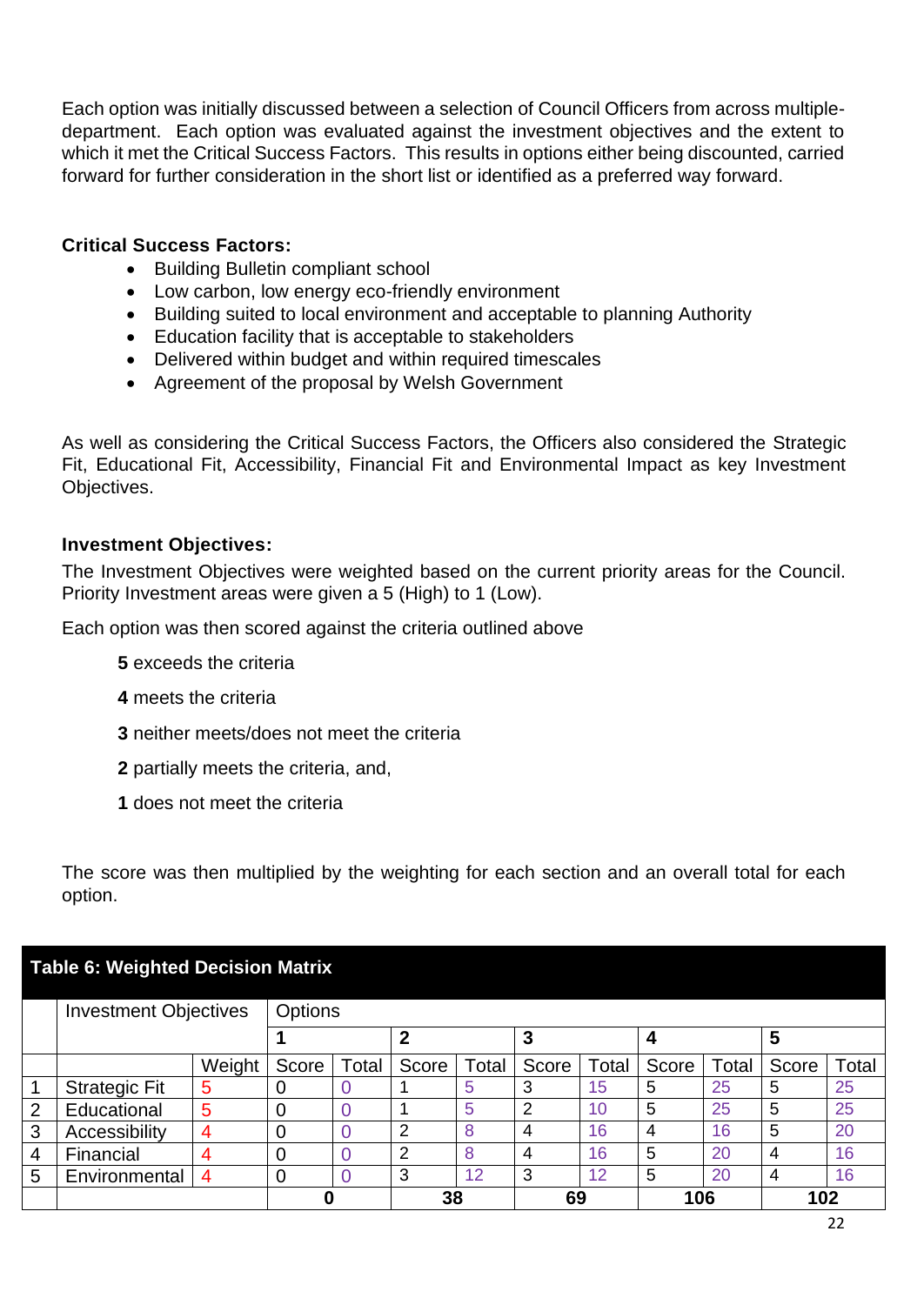#### *Decision Matrix Key:*

*Weight: 5 is a high priority investment objective – 0 is low (Weighting reflects current Council Priorities) Score: 5 fully meet the investment objective criteria - 0 does not meet the needs Total: Score x Weighting* 

| Table 7: Options Appraisal - Longlist scoring and ranking |                                                                                                                                                                      |                                  |                             |  |  |  |
|-----------------------------------------------------------|----------------------------------------------------------------------------------------------------------------------------------------------------------------------|----------------------------------|-----------------------------|--|--|--|
| <b>Option</b>                                             | <b>Description</b>                                                                                                                                                   | <b>Appraisal</b><br><b>Score</b> | <b>Appraisal</b><br>Ranking |  |  |  |
| <b>Option 1</b>                                           | Do Nothing:<br>No additional EOTAS provision.                                                                                                                        | 0                                | 5                           |  |  |  |
| <b>Option 2</b>                                           | Do Minimum:<br>(former<br>Bring<br>existing<br>grammar school<br>Pontllanfraith Comp site) building back into use with<br>new heating system and internal decoration | 38                               | 4                           |  |  |  |
| <b>Option 3</b>                                           | Do Intermediate:<br>Full Remodelling of Grammar School and car<br>parking                                                                                            | 69                               | 3                           |  |  |  |
| <b>Option 4</b>                                           | Do Major:<br>Full Remodelling of Grammar School including<br>sports facilities on the lower level, car parking and<br>community facilities                           | 106                              | 1                           |  |  |  |
| <b>Option 5</b>                                           | <b>Do Maximum</b><br>Brand New building on Pontllanfraith site including<br>sporting and community facilities                                                        | 102                              | $\mathbf{2}$                |  |  |  |

### **Options Shortlist**

The outcome of the options analysis resulted in the highest 2 scoring options being taken forward to a shortlist, where the benefits if the options were considered.

For this proposal, Options 4 and 5 are outlined in more detail below:

| <b>Table 8: Options Appraisal Shortlist</b> |                                                                                                                            |  |  |  |
|---------------------------------------------|----------------------------------------------------------------------------------------------------------------------------|--|--|--|
| <b>Option</b>                               | <b>Description</b>                                                                                                         |  |  |  |
| <b>Option 4</b>                             | Do Major:                                                                                                                  |  |  |  |
|                                             | Full Remodelling of Grammar School including sports facilities on the lower level,<br>car parking and community facilities |  |  |  |
| <b>Option 5</b>                             | Do Maximum<br>Brand New building on Pontllanfraith site including sporting and community facilities                        |  |  |  |
|                                             |                                                                                                                            |  |  |  |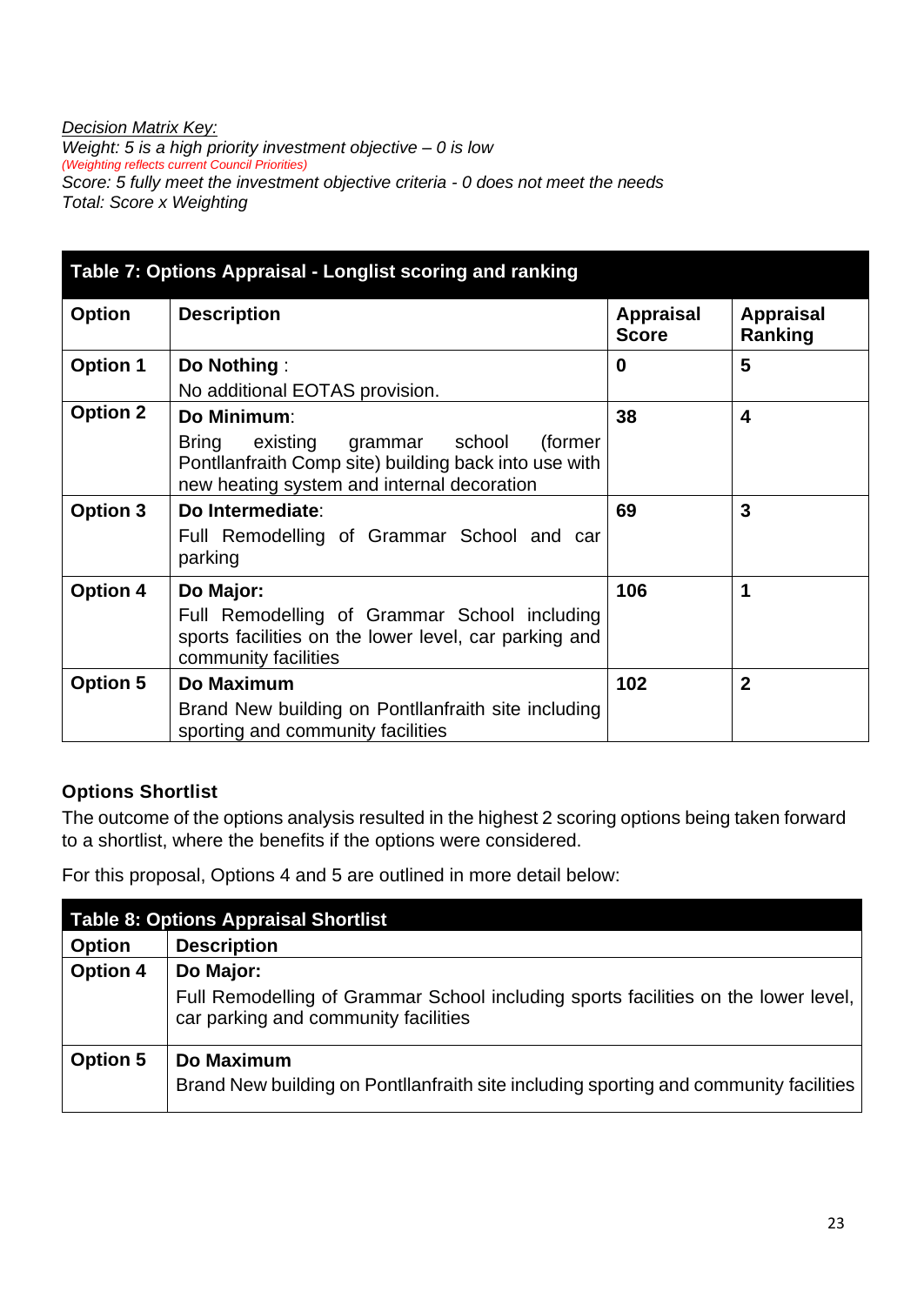The tables below illustrate this based on comparative analysis:

### **Table 9 : Option 4 Overview - Critical Issues, Benefits and Disbenefits**

Option Overview:

Full Remodelling of Grammar School including sports facilities on the lower level, car parking and community facilities

#### Critical issues:

- ➢ A full remodelling of the existing Grammar School building on the former Pontllanfraith Comprehensive site to provide high quality, modern educational facilities fit for the 21<sup>st</sup> **Century**
- ➢ It would meet the recommendations of BB 104
- ➢ The new facility would be able to accommodate additional numbers of vulnerable pupils
- ➢ This would be a better use of resources and economy of scale by improving the existing estate of a former school and its operational cost effectiveness
- ➢ It would minimise the need for procurement of external providers for a cohort of pupils who are identified as vulnerable learners
- ➢ It would maximise the significant investment already made into improving and developing EOTAS provision across the county borough
- ➢ It will provide continuity of provision on one site and act as a centre of excellence to encompass all EOTAS provision and support the enhancement of workforce skills
- $\triangleright$  It provides facilities to support both mental and physical health and wellbeing
- ➢ It offers the possibility to increase and enhance community use and income generation opportunities

| <b>BENEFITS</b>                     |                                                                                                                                                                                                                                                                                                                                                                                                                                                                | <b>DISBENEFITS</b> |                                                                                                                                                                                                                                       |  |
|-------------------------------------|----------------------------------------------------------------------------------------------------------------------------------------------------------------------------------------------------------------------------------------------------------------------------------------------------------------------------------------------------------------------------------------------------------------------------------------------------------------|--------------------|---------------------------------------------------------------------------------------------------------------------------------------------------------------------------------------------------------------------------------------|--|
| $\bullet$<br>$\bullet$<br>$\bullet$ | An additional physical building to support<br><b>EOTAS</b> strategy<br>Will provide an adequate and equitable<br>teaching environment to meet Building<br><b>Bulletin requirements</b><br>Involves the redevelopment of a Brown<br>Field site and reutilisation of a former<br>educational facility<br>It will comply with all National and Local<br>policies including the new Curriculum for                                                                 | ٠                  | The remodelled buildings will be located<br>on a site away from the existing PRU<br>provision at Glanynant<br>The facility will not be fully BREEAM<br>compliant and carbon neutral as it is a<br>remodelling of an existing building |  |
| $\bullet$<br>$\bullet$              | Wales<br>There will be improved accessibility<br>It will improve the outside learning space<br>and provide access to sporting facilities<br>which will support the Health and<br>Wellbeing of the pupil cohort<br>It is expected to improve the learning<br>outcomes for vulnerable pupils<br>There will be continuity of provision at one<br>location meeting the needs of pupils who<br>are EOTAS<br>It will increase capacity within strategic<br>allowance |                    |                                                                                                                                                                                                                                       |  |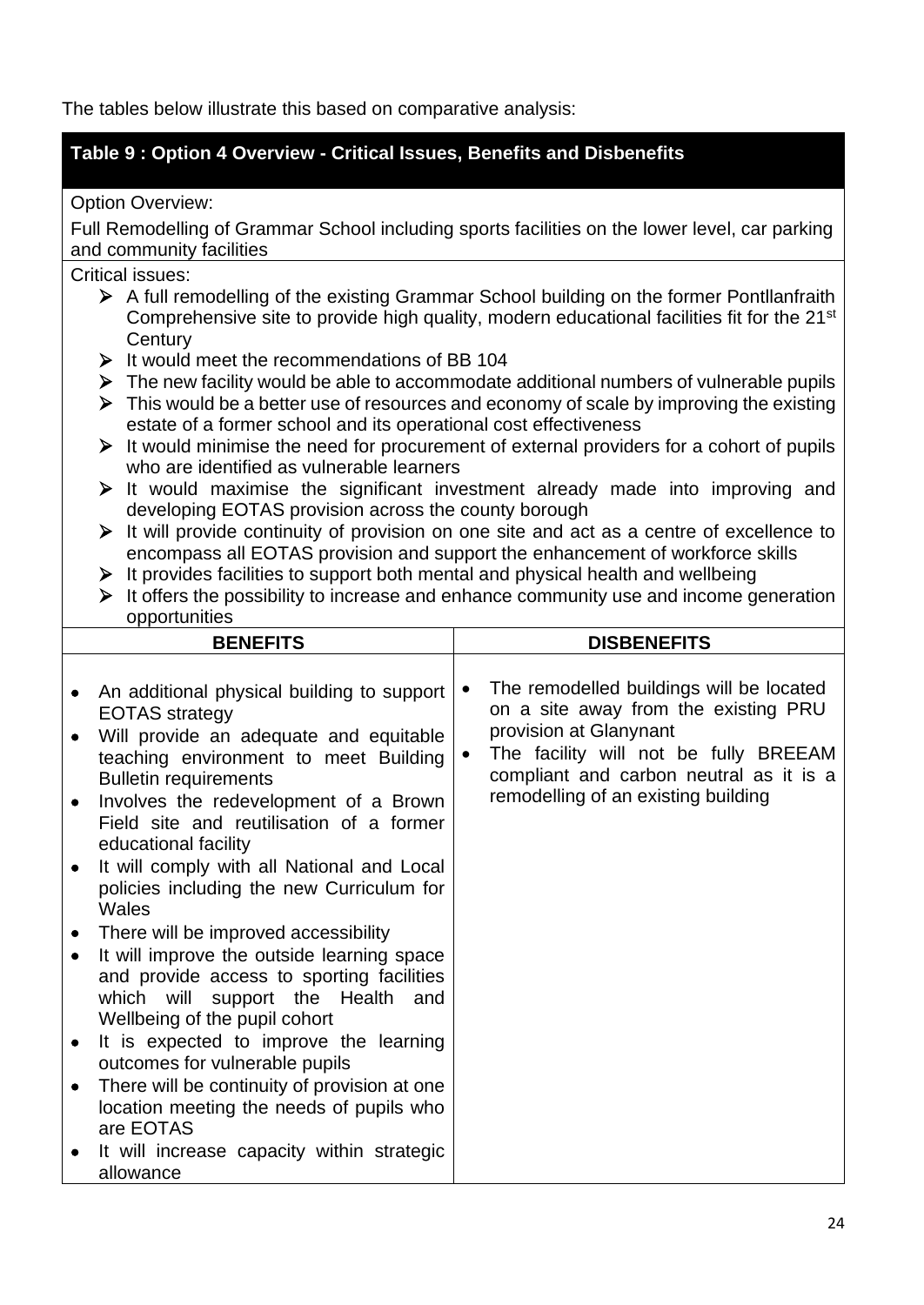| It will cater for the educational needs and<br>preferences of the local community and |
|---------------------------------------------------------------------------------------|
| will provide sufficient, permanent, fit for                                           |
| purpose and sustainable accommodation                                                 |
| • The land is already in the ownership of the                                         |
| Council and this will minimise delay                                                  |
| • The location is geographically central to                                           |
| the local authority boundary                                                          |
| The project can be delivered within the                                               |
| identified investment envelope                                                        |
|                                                                                       |

#### **Table 10 : Option 5 Overview - Critical Issues, Benefits and Disbenefits**

#### Option Overview:

Brand New building on Pontllanfraith site including sporting and community facilities

#### **Critical Issues**

- $\triangleright$  A new EOTAS facility to provide high quality, modern educational facilities fit for the 21<sup>st</sup> **Century**
- $\triangleright$  It will meet the recommendations of BB 104
- $\triangleright$  There will be improved access to outdoor learning facilities
- ➢ The new facility would be able to accommodate additional numbers of vulnerable pupils
- ➢ This would be a better use of resources and economy of scale by improving the existing estate of a former school and its operational cost effectiveness
- $\triangleright$  It would minimise the need for procurement of external providers for a cohort of pupils who are identified as vulnerable learners
- $\triangleright$  A new school building that will be more energy efficient
- ➢ A fully accessible facility ensuring compliance with Equality Act 2010
- $\triangleright$  A new building with facilities to meet community needs

| <b>BENEFITS</b>                                                                                                                                                                                                                                                                                                                                                                                                                                                                                                                                                                                                                                                         | <b>DISBENEFITS</b>                                                                                                                                                                                                                                                                                                                                                                                                                                                                 |
|-------------------------------------------------------------------------------------------------------------------------------------------------------------------------------------------------------------------------------------------------------------------------------------------------------------------------------------------------------------------------------------------------------------------------------------------------------------------------------------------------------------------------------------------------------------------------------------------------------------------------------------------------------------------------|------------------------------------------------------------------------------------------------------------------------------------------------------------------------------------------------------------------------------------------------------------------------------------------------------------------------------------------------------------------------------------------------------------------------------------------------------------------------------------|
| A brand new fit for purpose building<br>It will provide an adequate and equitable<br>teaching environment to meet Building<br>Bulletin 104 requirements<br>It will comply with all National and Local<br>$\bullet$<br>policies including the new Curriculum for<br>Wales<br>There will be improved accessibility<br>$\bullet$<br>It will improve the outside learning space<br>It will provide continuity of provision at one<br>location meeting the needs of pupils who<br>are EOTAS<br>It will cater for the educational needs and<br>preferences of the local community and<br>will provide sufficient, permanent, fit for<br>purpose and sustainable accommodation | • The increased capacity would be<br>outside of strategic allowance and<br>financial envelope<br>This development would require<br>significant spend profile<br>reconfiguration at the detriment of<br>mainstream provision<br>• Demolition costs will be relevant on<br>site identified<br>• A new build would take longer to<br>achieve and given the projected<br>demand for places for EOTAS pupils<br>it would not assist the Council in<br>meeting its Strategic Objectives. |
|                                                                                                                                                                                                                                                                                                                                                                                                                                                                                                                                                                                                                                                                         |                                                                                                                                                                                                                                                                                                                                                                                                                                                                                    |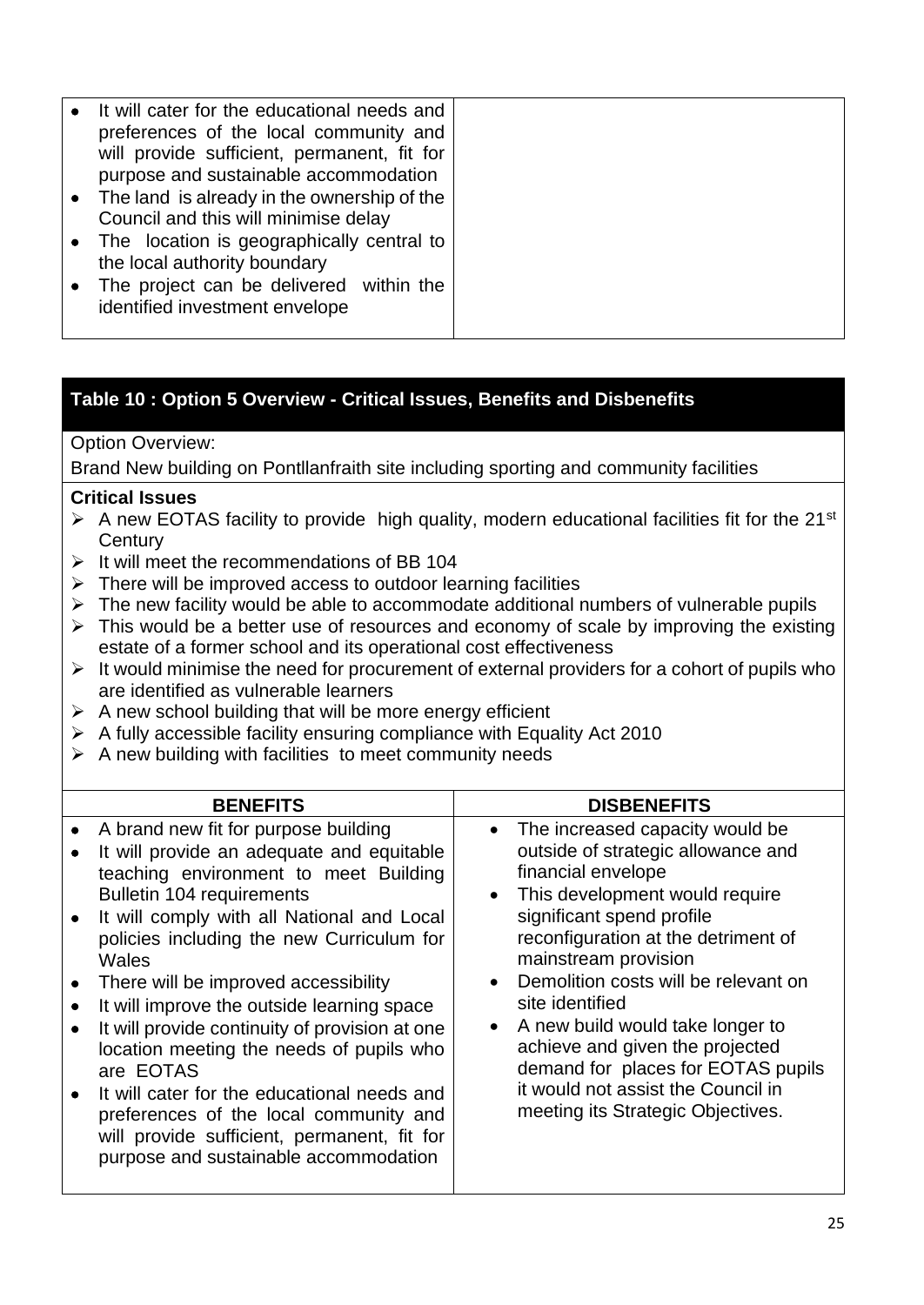#### <span id="page-25-0"></span>**Preferred Option and Alternative options that have been discounted**

On the basis of the above analysis, the preferred way forward is the Do Major Option, as this meets all the investment objectives and Critical Success Factors, strongly in most cases.

Taking the appraisals together delivers the conclusion that a Remodelling scheme provides the best balance of costs, benefits and risks, with the new and limited rebuild options offering poor value for money and high risk. Option 4 is confirmed as the preferred option following the full economic appraisal.

| <b>Table 11: Recommended Preferred Option</b> |                                                                                                                                           |  |  |  |
|-----------------------------------------------|-------------------------------------------------------------------------------------------------------------------------------------------|--|--|--|
| <b>Option</b>                                 | <b>Description</b>                                                                                                                        |  |  |  |
| <b>Option 4</b>                               | Do Major:<br>Full Remodelling of Grammar School including sports facilities on the lower level,  <br>car parking and community facilities |  |  |  |

<span id="page-25-2"></span>The remaining options do not fully meet the spending objectives and are therefore discounted.

# **NEXT STEPS**

#### <span id="page-25-1"></span>**Consultation Period and key dates**

#### **The formal consultation process begins on Wednesday 20th October 2021**

This consultation document and response form are available electronically on the Council website.

Further information is available on the 21<sup>st</sup> [Century Schools webpages](http://www.caerphilly.gov.uk/Services/Schools-and-learning/21st-Century-Schools)

A Children and Young People's Everyday Summary Version of this consultation has also been produced. Both this and the full version are available via the Caerphilly County Borough Council website and printed copies are also available on request.

If you would like this information in any other format, for example large print, or help with interpretation in a different language, please contact us on 01443 864817 or [21stCenturySchools@caerphilly.gov.uk](mailto:21stCenturySchools@caerphilly.gov.uk) so that the necessary arrangements can be made to provide this service.

In keeping in line with mirroring the processes for maintained school proposals, a 42 day consultation period will be undertaken to give sufficient time for feedback to be gained.

#### **The closing date for responses to this consultation is midnight on Wednesday 1st December 2021**

Unfortunately, we will not be able to consider any responses received after this date.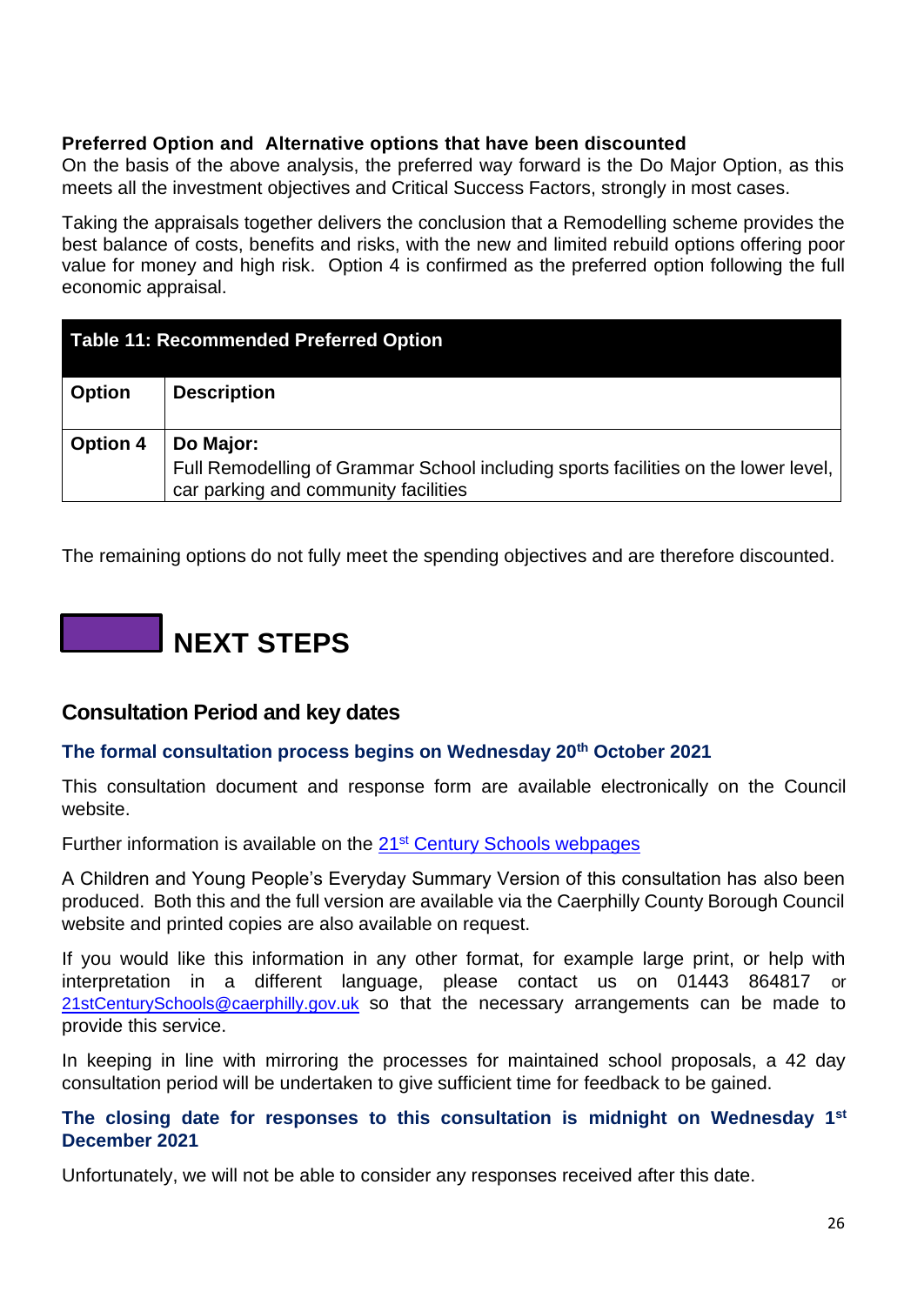# <span id="page-26-0"></span>**Reporting and Decision Making**

Following consultation, Caerphilly's Cabinet will receive a Community Engagement Report which will outline the proposal and all the comments received from the public during the consultation period. At this stage, the members can decide whether to proceed with the proposal, make changes to the proposal or not to proceed with the proposal.

Should Cabinet decide to proceed with the proposal, there is no requirement to publish a Statutory Notice as this proposal is not subject to the requirements under the School Organisation Code 2018. Subject to approval, the proposal would progress to Full Business Case submission to Welsh Government and a full planning application process.

### <span id="page-26-1"></span>**Have your say**

Your views matter and we want you to tell us what you think about the changes we have proposed in this document. We would like you to consider the information contained within the document and to hear your views as to whether or not you support the proposal. All views are welcomed in support of or opposed to the proposal. This is your chance to ask questions and make comments that will be considered when the Council decides how to proceed.

For this proposal, we will be undertaking a paper consultation exercise. Due to the current implications of COVID-19 we will refrain from undertaking any face-to-face consultation sessions to support social distancing and maintain safe working practices for all.

If you would like to comment on the proposal, you can do this by:

- $\circ$  Completing the online response form on the Council's website
- $\circ$  Complete a response pro forma attached to this document and return it to the 21<sup>st</sup> Century School Team at Caerphilly
- $\circ$  Email your comments to the 21<sup>st</sup> Century Schools Team at Caerphilly

#### **Your views matter**

Please complete the questionnaire and return via post or email to:

#### **Consultation Response 'Pupil Referral Unit'**

c/o 21st Century Schools Team Directorate of Education and Corporate Services Caerphilly County Borough Council Penallta House Tredomen Park Ystrad Mynach CF82 7PG

[21stCenturySchools@caerphilly.gov.uk](mailto:21stCenturySchools@caerphilly.gov.uk)